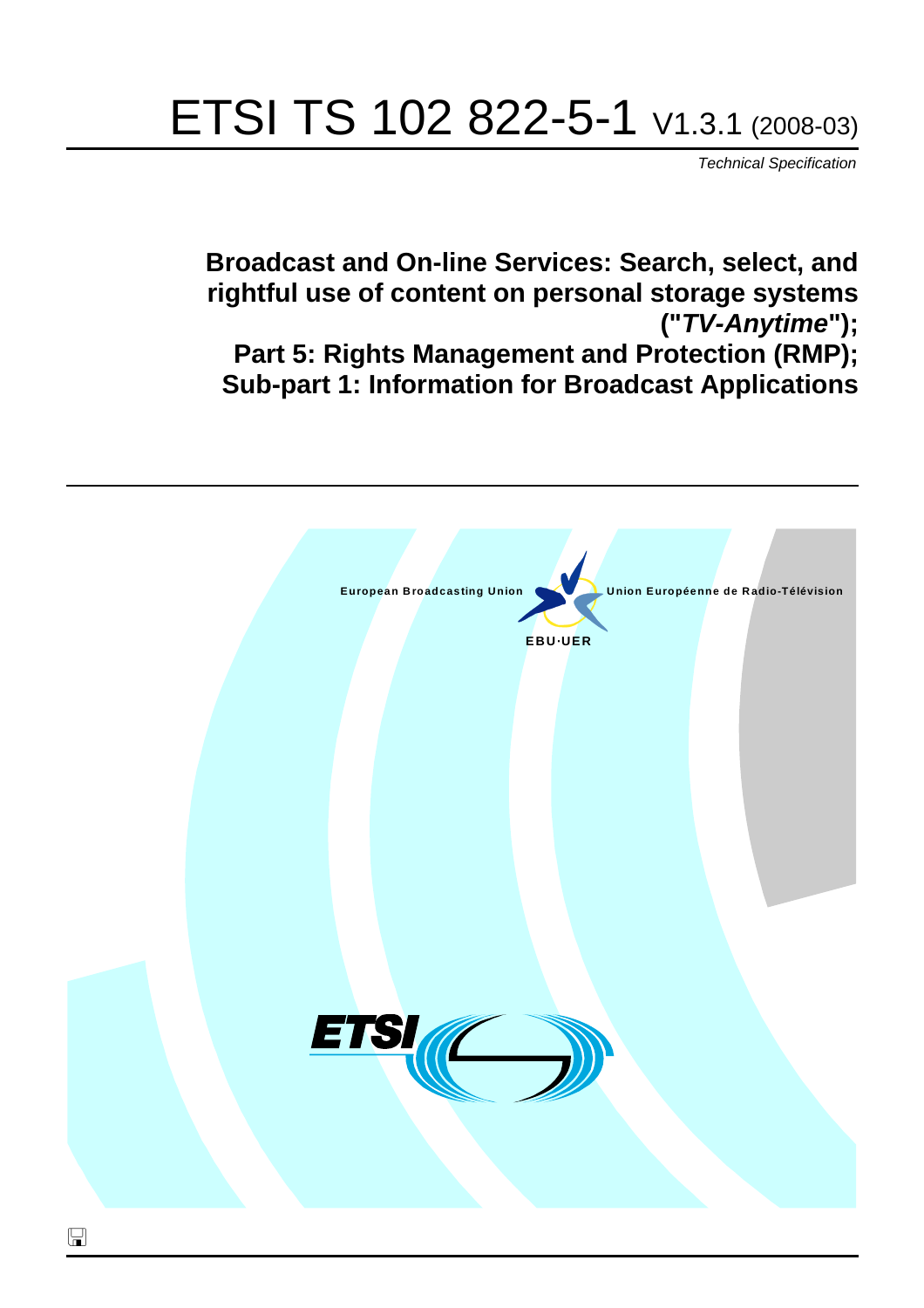Reference

RTS/JTC-TVA-PH1-33-05-01

Keywords broadcasting, content, system, TV, video

#### *ETSI*

#### 650 Route des Lucioles F-06921 Sophia Antipolis Cedex - FRANCE

Tel.: +33 4 92 94 42 00 Fax: +33 4 93 65 47 16

Siret N° 348 623 562 00017 - NAF 742 C Association à but non lucratif enregistrée à la Sous-Préfecture de Grasse (06) N° 7803/88

#### *Important notice*

Individual copies of the present document can be downloaded from: [http://www.etsi.org](http://www.etsi.org/)

The present document may be made available in more than one electronic version or in print. In any case of existing or perceived difference in contents between such versions, the reference version is the Portable Document Format (PDF). In case of dispute, the reference shall be the printing on ETSI printers of the PDF version kept on a specific network drive within ETSI Secretariat.

Users of the present document should be aware that the document may be subject to revision or change of status. Information on the current status of this and other ETSI documents is available at <http://portal.etsi.org/tb/status/status.asp>

If you find errors in the present document, please send your comment to one of the following services: [http://portal.etsi.org/chaircor/ETSI\\_support.asp](http://portal.etsi.org/chaircor/ETSI_support.asp)

#### *Copyright Notification*

No part may be reproduced except as authorized by written permission. The copyright and the foregoing restriction extend to reproduction in all media.

> © European Telecommunications Standards Institute 2008. © European Broadcasting Union 2008. All rights reserved.

**DECT**TM, **PLUGTESTS**TM, **UMTS**TM, **TIPHON**TM, the TIPHON logo and the ETSI logo are Trade Marks of ETSI registered for the benefit of its Members.

**3GPP**TM is a Trade Mark of ETSI registered for the benefit of its Members and of the 3GPP Organizational Partners.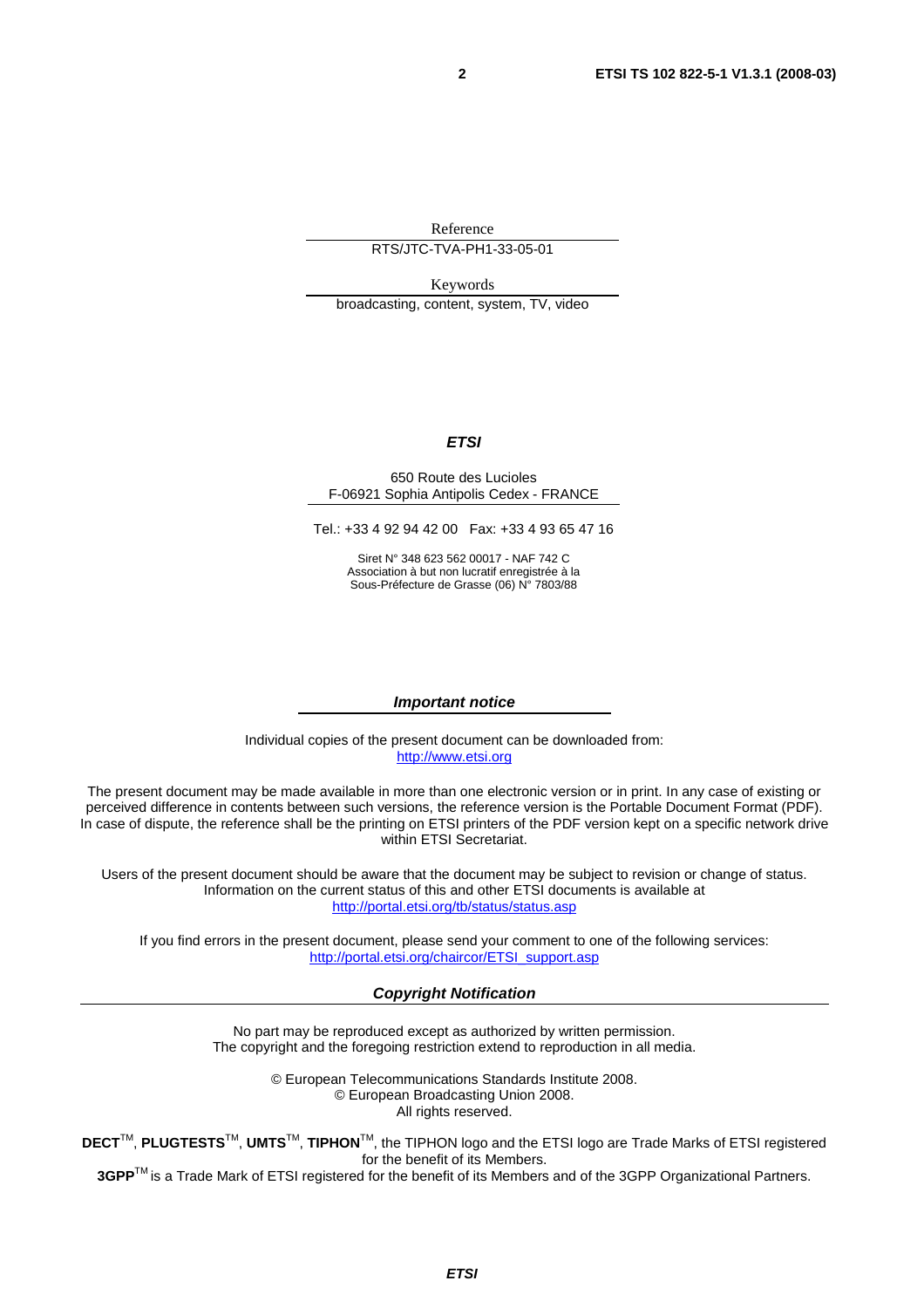## Contents

| 1                                    |                               |  |
|--------------------------------------|-------------------------------|--|
| 2<br>2.1                             |                               |  |
| 3<br>3.1<br>3.2                      |                               |  |
| 4<br>4.1<br>4.2<br>4.3               |                               |  |
| 5<br>5.1<br>5.2<br>5.3<br>5.4        |                               |  |
| 6<br>6.1<br>6.2<br>6.3<br>6.4<br>6.5 |                               |  |
| 7                                    |                               |  |
|                                      | <b>Annex A (informative):</b> |  |
| A.1                                  |                               |  |
| A.2                                  |                               |  |
|                                      | <b>Annex B</b> (informative): |  |
|                                      | <b>Annex C</b> (informative): |  |
|                                      |                               |  |

 $\mathbf{3}$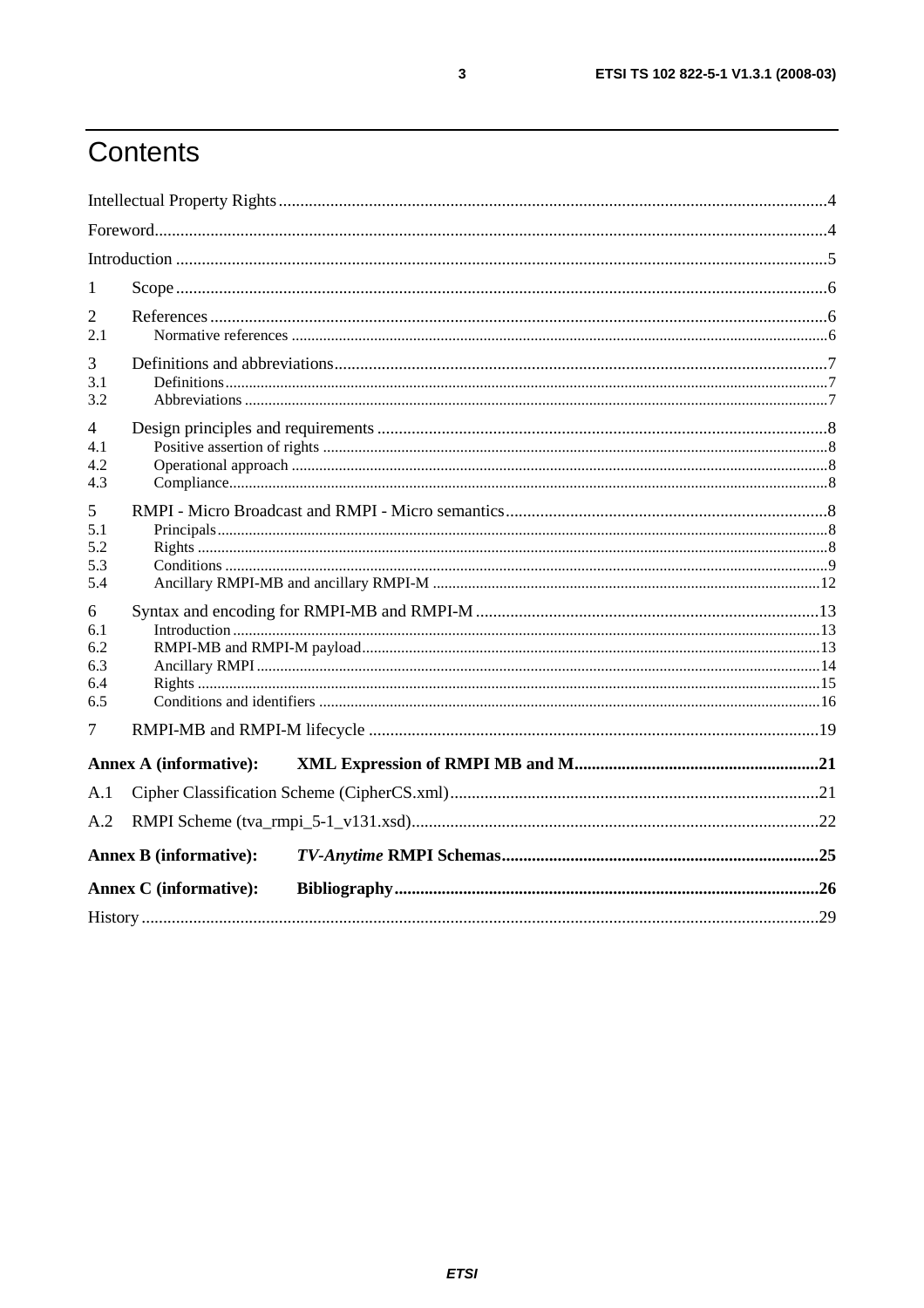### Intellectual Property Rights

IPRs essential or potentially essential to the present document may have been declared to ETSI. The information pertaining to these essential IPRs, if any, is publicly available for **ETSI members and non-members**, and can be found in ETSI SR 000 314: *"Intellectual Property Rights (IPRs); Essential, or potentially Essential, IPRs notified to ETSI in respect of ETSI standards"*, which is available from the ETSI Secretariat. Latest updates are available on the ETSI Web server ([http://webapp.etsi.org/IPR/home.asp\)](http://webapp.etsi.org/IPR/home.asp).

Pursuant to the ETSI IPR Policy, no investigation, including IPR searches, has been carried out by ETSI. No guarantee can be given as to the existence of other IPRs not referenced in ETSI SR 000 314 (or the updates on the ETSI Web server) which are, or may be, or may become, essential to the present document.

### Foreword

This Technical Specification (TS) has been produced by Joint Technical Committee (JTC) Broadcast of the European Broadcasting Union (EBU), Comité Européen de Normalisation ELECtrotechnique (CENELEC) and the European Telecommunications Standards Institute (ETSI).

NOTE: The EBU/ETSI JTC Broadcast was established in 1990 to co-ordinate the drafting of standards in the specific field of broadcasting and related fields. Since 1995 the JTC Broadcast became a tripartite body by including in the Memorandum of Understanding also CENELEC, which is responsible for the standardization of radio and television receivers. The EBU is a professional association of broadcasting organizations whose work includes the co-ordination of its members' activities in the technical, legal, programme-making and programme-exchange domains. The EBU has active members in about 60 countries in the European broadcasting area; its headquarters is in Geneva.

European Broadcasting Union CH-1218 GRAND SACONNEX (Geneva) Switzerland Tel: +41 22 717 21 11 Fax: +41 22 717 24 81

The present document is part 5, sub-part 1, of a multi-part deliverable covering Broadcast and On-line Services: Search, select, and rightful use of content on personal storage systems ("*TV-Anytime*"), as identified below:

- Part 1: "Benchmark Features";
- Part 2: "Phase 1 System description";
- Part 3: "Metadata";
- Part 4: "Phase 1 Content referencing":
- Part 5: "Rights Management and Protection (RMP)";

**Sub-part 1: "Information for Broadcast Applications";** 

Sub-part 2: "RMPI binding";

- Part 6: "Delivery of metadata over a bi-directional network";
- Part 7: "Bi-directional metadata delivery protection";
- Part 8: "Phase 2 Interchange Data Format";
- Part 9: "Phase 2 Remote Programming".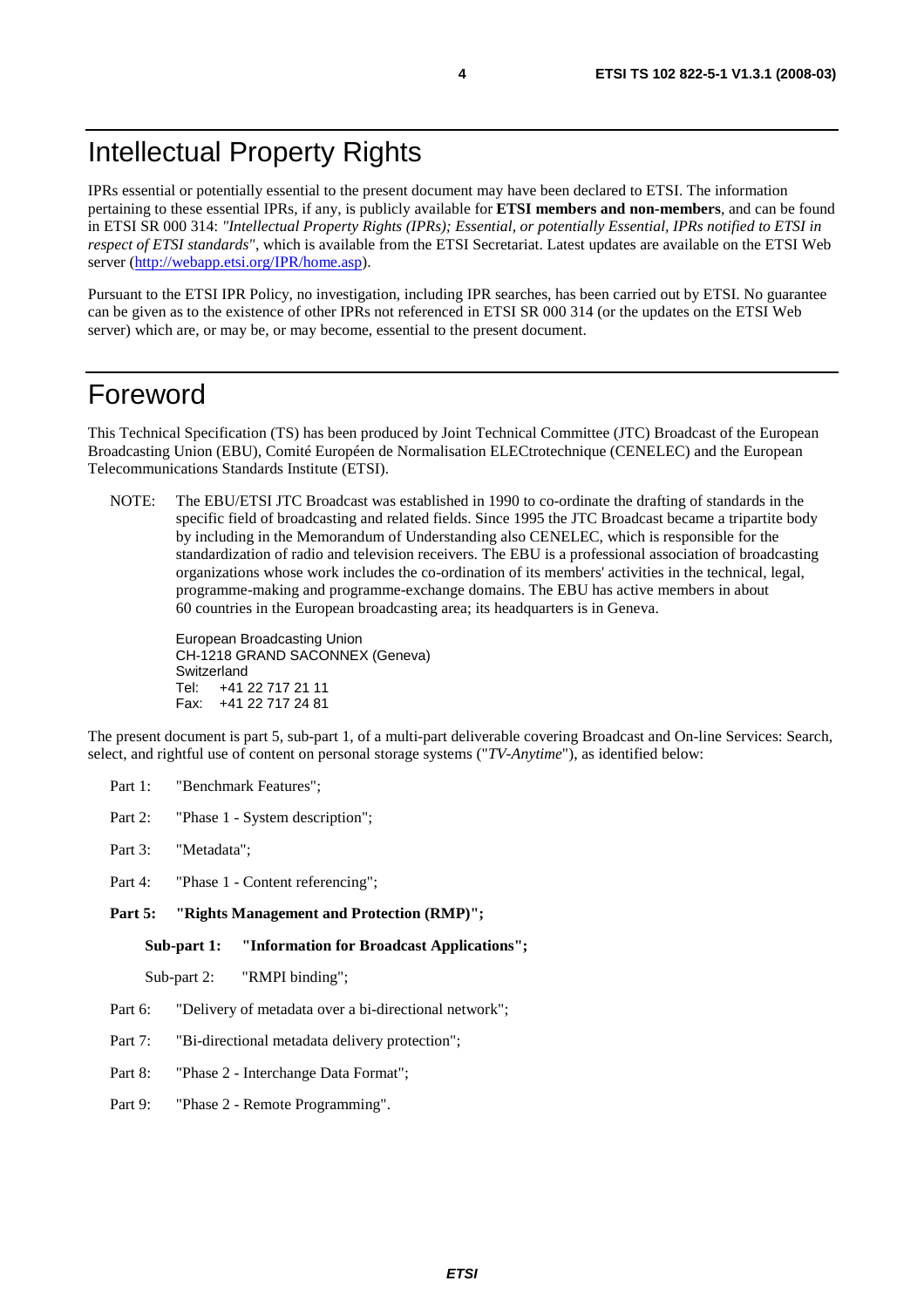### Introduction

The present document is based on a submission by the *TV-Anytime* forum ([http://www.tv-anytime.org](http://www.tv-anytime.org/)).

The present document specifies the minimum set of usage rules and conditions required to enable protection of broadcast digital television content within a TVA Rights Management and Protection (RMP) compliant domain. When associated with a broadcast signal, RMP Information (RMPI) for Broadcast Applications is called RMPI-Micro Broadcast (RMPI-MB). When associated with content present in a TVA RMP compliant domain (post broadcast/acquisition) it is called RMPI-Micro (RMPI-M).

RMPI for Broadcast Applications can be used in conjunction with both free-to-air broadcasts and broadcasts protected by CA or DRM systems.



**Figure 1: RMPI in the broadcast environment** 

In figure 1, transfer of content from one RMP domain to another is not regulated by the RMPI-M/MB but the use of this content is.

*"TV-Anytime"* (TVA) is a synchronized set of specifications established by the *TV-Anytime* Forum. TVA features enable the search, selection, acquisition and rightful use of content on local and/or remote personal storage systems from both broadcast and online services.

TS 102 822-1 [1] and TS 102 822-2 [2] set the context and system architecture in which the standards for Metadata, Content referencing, Bi-directional metadata and Metadata protection are to be implemented in the *TV-Anytime* environment. TS 102 822-1 [1] provides benchmark business models against which the *TV-Anytime* system architecture is evaluated to ensure that the specification enable key business applications. TS 102 822-2 [2] presents the *TV-Anytime* System Architecture. These two documents are placed ahead of the others for their obvious introductory value. Note that these first two documents are largely informative, while the remainder of the series is normative.

The features are supported and enabled by the specifications for Metadata (TS 102 822-3 [3]), Content Referencing (TS 102 822-4 [4]), Rights Management (the present document and TS 102 822-5-2 [5]), Bi-directional Metadata Delivery (TS 102 822-6 [6]) and Protection (TS 102 822-7 [7]), Interchange Data Format (TS 102 822-8 [8]) and Remote Programming (TS 102 822-9 [9]). The present document is to be used by manufacturers, service providers and content providers for the implementation of the Phase 1 features of the *TV-Anytime* specifications.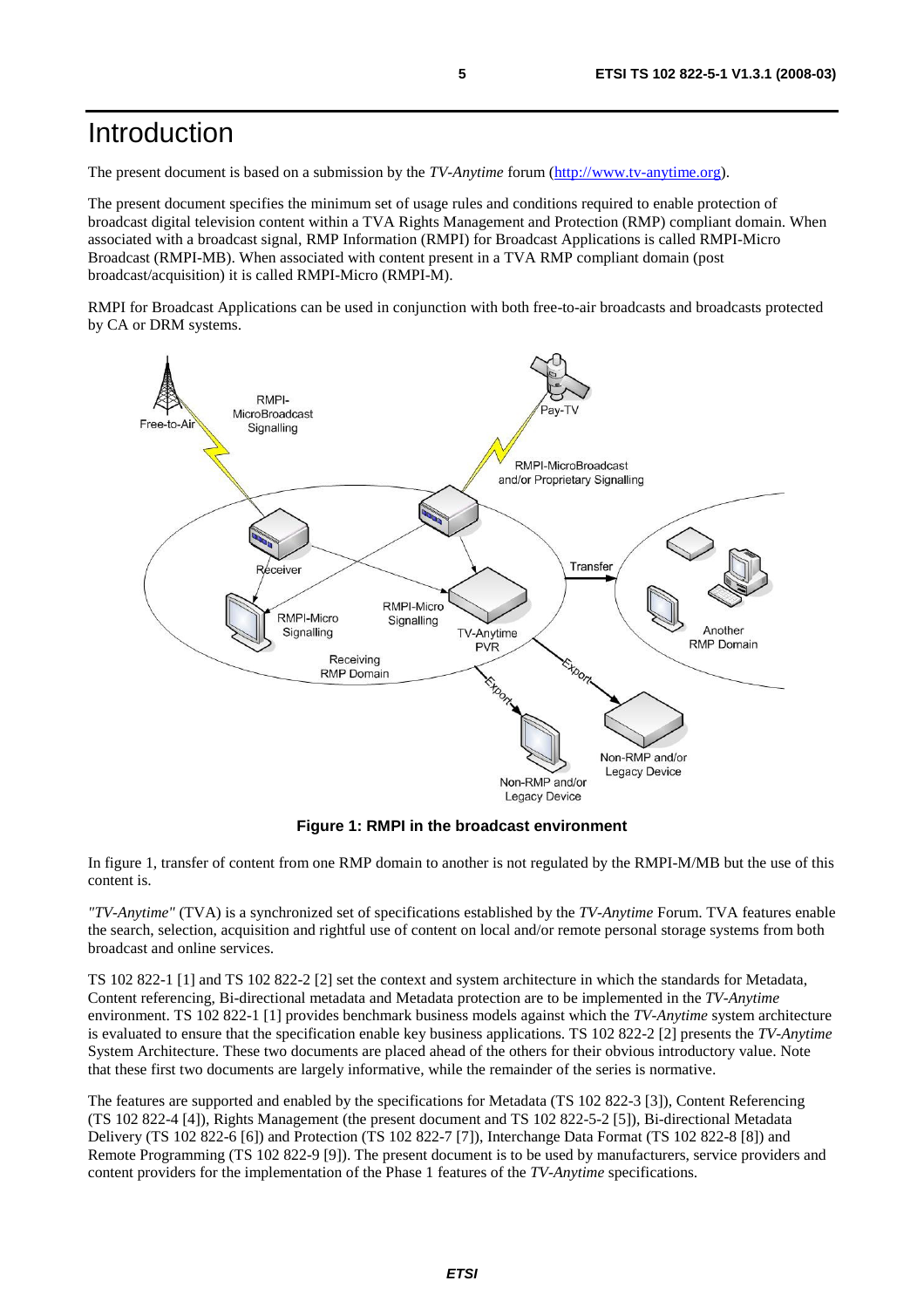### 1 Scope

RMPI for Broadcast Applications, made up of RMPI-Micro Broadcast and RMPI-Micro, is a component of the TV-Anytime Rights Management and Protection system suite of specifications.

The present document provides the semantics, syntax and encoding for the usage rights, controls and permissions to be conveyed in RMPI-MB and RMPI-M.

### 2 References

References are either specific (identified by date of publication and/or edition number or version number) or non-specific.

- For a specific reference, subsequent revisions do not apply.
- Non-specific reference may be made only to a complete document or a part thereof and only in the following cases:
	- if it is accepted that it will be possible to use all future changes of the referenced document for the purposes of the referring document;
	- for informative references.

Referenced documents which are not found to be publicly available in the expected location might be found at <http://docbox.etsi.org/Reference>.

For online referenced documents, information sufficient to identify and locate the source shall be provided. Preferably, the primary source of the referenced document should be cited, in order to ensure traceability. Furthermore, the reference should, as far as possible, remain valid for the expected life of the document. The reference shall include the method of access to the referenced document and the full network address, with the same punctuation and use of upper case and lower case letters.

NOTE: While any hyperlinks included in this clause were valid at the time of publication ETSI cannot guarantee their long term validity.

### 2.1 Normative references

The following referenced documents are indispensable for the application of the present document. For dated references, only the edition cited applies. For non-specific references, the latest edition of the referenced document (including any amendments) applies.

| $[1]$             | ETSI TS 102 822-1: "Broadcast and On-line Services: Search, select, and rightful use of content<br>on personal storage systems ("TV-Anytime"); Part 1: Benchmark Features".                                                    |
|-------------------|--------------------------------------------------------------------------------------------------------------------------------------------------------------------------------------------------------------------------------|
| $\lceil 2 \rceil$ | ETSI TS 102 822-2: "Broadcast and On-line Services: Search, select, and rightful use of content<br>on personal storage systems ("TV-Anytime"); Part 2: Phase 1 - System description".                                          |
| $\lceil 3 \rceil$ | ETSI TS 102 822-3 (all sub-parts): "Broadcast and On-line Services: Search, select, and rightful<br>use of content on personal storage systems ("TV-Anytime"); Part 3: Metadata".                                              |
| [4]               | ETSI TS 102 822-4: "Broadcast and On-line Services: Search, select, and rightful use of content<br>on personal storage systems ("TV-Anytime"); Part 4: Phase 1 - Content referencing".                                         |
| $\lceil 5 \rceil$ | ETSI TS 102 822-5-2: "Broadcast and On-line Services: Search, select, and rightful use of content<br>on personal storage systems ("TV-Anytime"); Part 5: Rights Management and Protection (RMP);<br>Sub-part 2: RMPI binding". |
| [6]               | ETSI TS 102 822-6 (all sub-parts): "Broadcast and On-line Services: Search, select, and rightful<br>use of content on personal storage systems ("TV-Anytime"); Part 6: Delivery of metadata over a<br>bi-directional network". |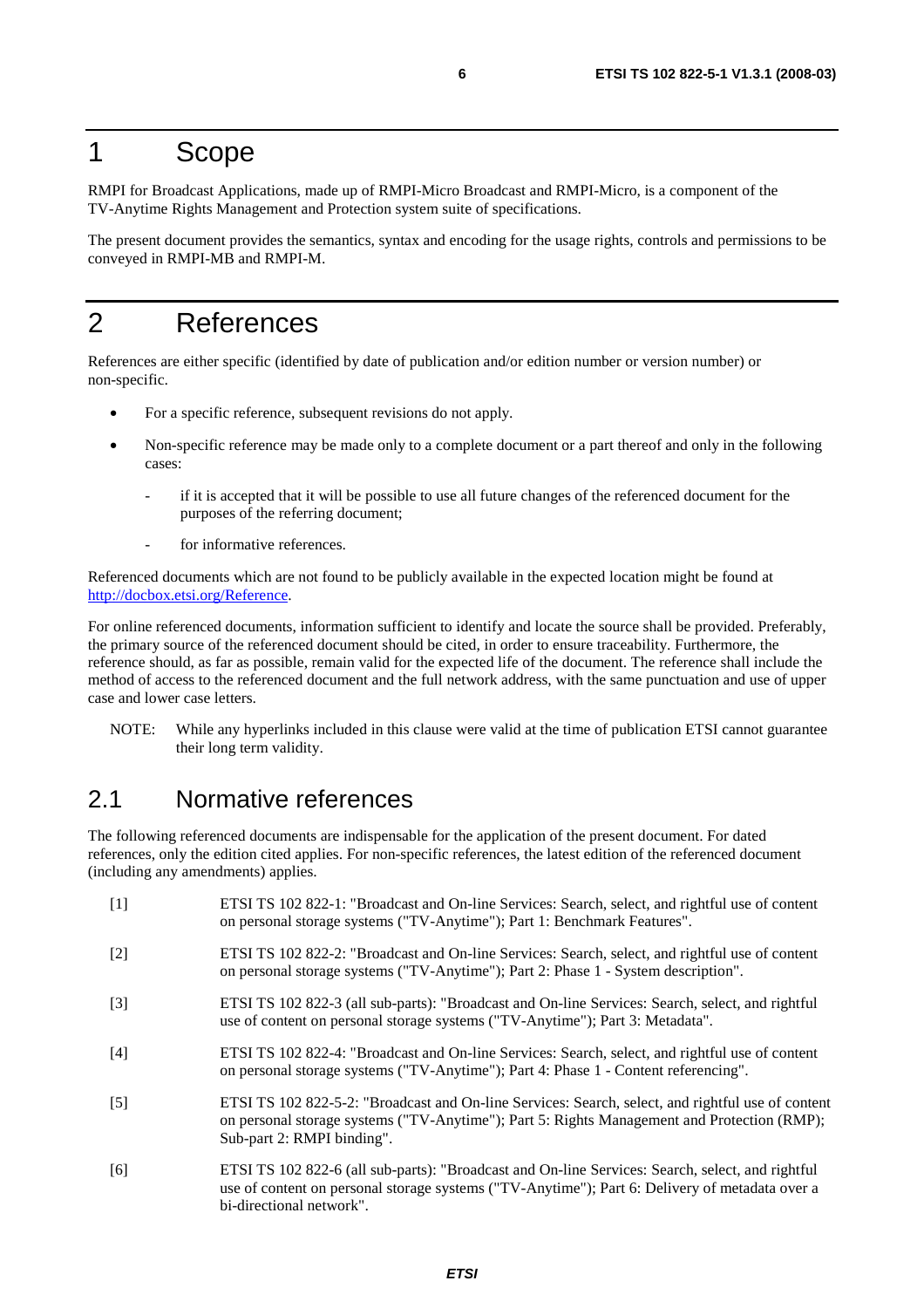- [7] ETSI TS 102 822-7: "Broadcast and On-line Services: Search, select, and rightful use of content on personal storage systems ("TV-Anytime Phase 1"); Part 7: Bi-directional metadata delivery protection".
- [8] ETSI TS 102 822-8: "Broadcast and On-line Services: Search, select, and rightful use of content on personal storage systems ("TV-Anytime"); Part 8: Phase 2 - Interchange Data Format".
- [9] ETSI TS 102 822-9: "Broadcast and On-line Services: Search, select, and rightful use of content on personal storage systems ("TV-Anytime"); Part 9: Phase 2 - Remote Programming".

## 3 Definitions and abbreviations

### 3.1 Definitions

For the purposes of the present document, the following terms and definitions apply:

**compliance body:** legal entity that adopts the specification and enforces a compliance regime

**conditions:** limitations on rights

**grant:** combination of one principal, one or more rights and zero or more conditions

**principals:** entities that perform actions

**rights:** actions that can be performed using a given piece of content

**RMP-domain:** set of TVA RMP-compliant devices that are **securely bound** to each other for the purpose of exchanging protected content

NOTE: It is an instance of a principal. The rules for creating and managing domains are outside the scope of the present document.

#### 3.2 Abbreviations

For the purposes of the present document, the following abbreviations apply:

| <b>AES</b>     | <b>Advanced Encryption Standard</b>                                |
|----------------|--------------------------------------------------------------------|
| bslbf          | bit string left bit first                                          |
| CA.            | <b>Conditional Access</b>                                          |
| <b>CCI</b>     | Copy Control Information                                           |
| CSA            | Common Scrambling Algorithm                                        |
| <b>DRM</b>     | Digital Rights Management                                          |
| <b>DVB</b>     | The Digital Video Broadcasting Project                             |
| HD             | <b>High Definition</b>                                             |
| <b>HDCP</b>    | High bandwidth Digital Content Protection system                   |
| <b>HDMI</b>    | High Definition Multimedia Interface                               |
| M <sub>2</sub> | Multi-2 encryption algorithm                                       |
| <b>RMP</b>     | <b>Rights Management and Protection</b>                            |
| <b>RMPI</b>    | Rights Management and Protection Information                       |
| RMPI-M         | Rights Management and Protection Information - Micro               |
| <b>RMPI-MB</b> | Rights Management and Protection Information - Micro for Broadcast |
| SD.            | <b>Standard Definition</b>                                         |
| <b>TVA</b>     | TV-Anytime                                                         |
| uimsbf         | unsigned integer most significant bit first                        |
| <b>VCR</b>     | Video Cassette Recorder                                            |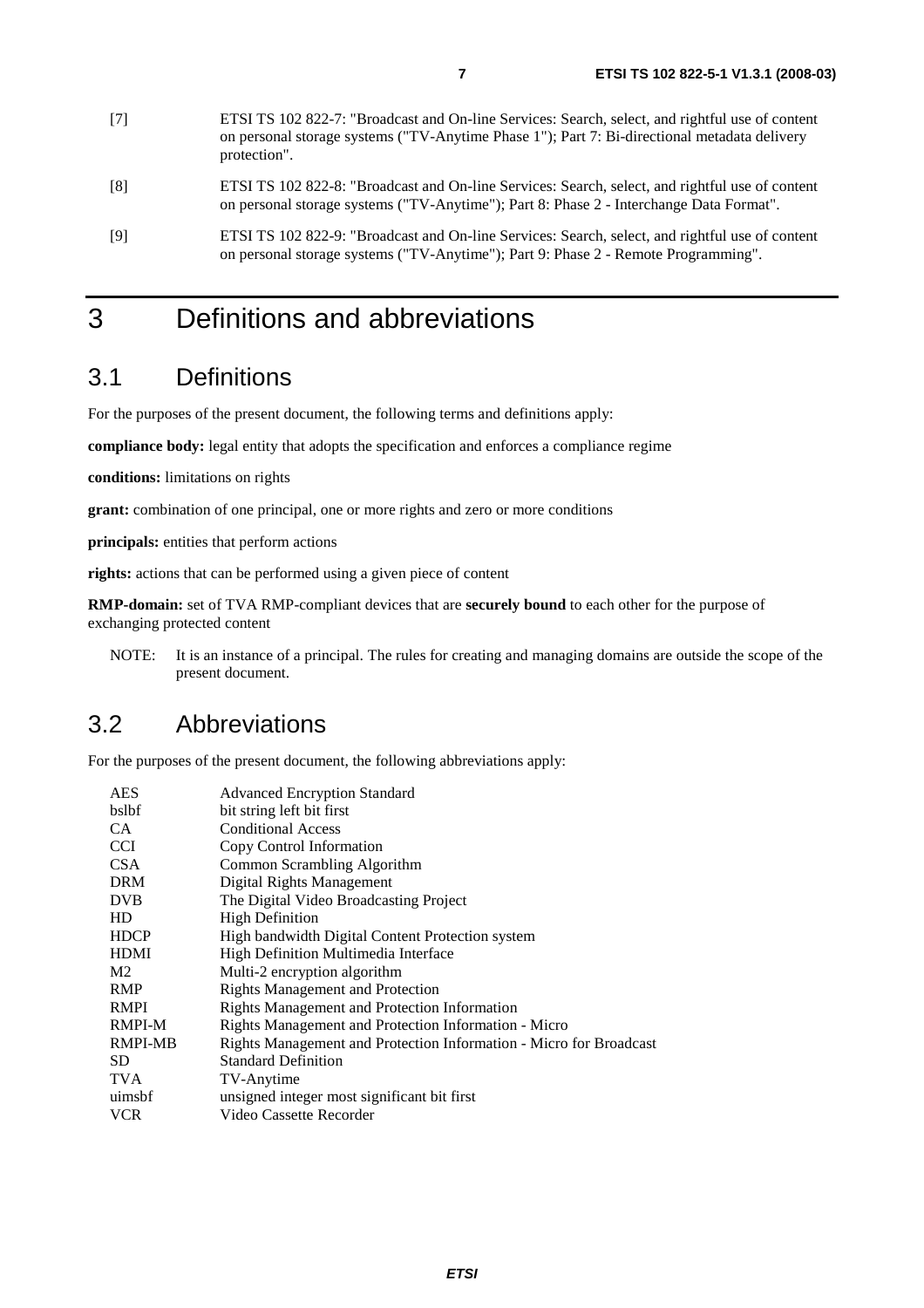## 4 Design principles and requirements

### 4.1 Positive assertion of rights

In TV-Anytime RMPI-MB rights are positively asserted and never implied. These rights are granted to the RMP System and not to a person. When a right is exercised, asserted conditions are validated. If those asserted conditions are not met then the right cannot be exercised, e.g. a user could hit pause without asking for permission, however hitting play after pause would cause the conditions to be validated and the rights to be acquired. If conditions are not asserted, then they do not constrain the rights.

### 4.2 Operational approach

The RMPI-MB and RMPI-M focus on the usage of content as opposed to the movement of content. As a consequence there is no notion of copy within the secure RMP-compliant domain as only those principals that have been granted rights to use the content are given access to the content under the conditions expressed in RMPI-MB and RMPI-M.

Usage of the content under the protection of the RMP system is explicitly defined and regulated. In the event that the broadcaster wishes to allow the content to leave the protection of the RMP system it is expressible with RMPI-MB and RMPI-M as an Export with appropriate conditions. One significant reason to permit this is to allow content to be consumed on legacy devices.

### 4.3 Compliance

TV-Anytime RMP does not mandate specific implementations or compliance and robustness rules. There are certain parameters in the specification that are left for assignment by the compliance bodies; for example geographic control, RMP domain identifier, single point of control identifier and security level. It is anticipated that compliance bodies that adopt the specification will define implementation requirements and associated compliance regimes to meet the needs of their respective environments. Compliance bodies may even choose an alternative encoding for RMPI-M or MB (e.g. XML expression given in annex A).

## 5 RMPI - Micro Broadcast and RMPI - Micro semantics

### 5.1 Principals

Table 1 gives the Principals that can be used by a broadcaster when granting rights with RMPI-MB and RMPI-M.

| <b>Principal</b> | <b>Definition</b>                                                                                                                                                                                                  |
|------------------|--------------------------------------------------------------------------------------------------------------------------------------------------------------------------------------------------------------------|
| Receiving Domain | The receiving domain is the first TVA RMP-compliant domain that receives the content and<br>associated RMPI-MB via broadcast. Once the content is in the domain, the receiving domain<br>is explicitly identified. |
| Any Domain       | Any TVA RMP-compliant domain that can respond to the usage conditions stated within<br><b>IRMPI-MB and RMPI-M.</b>                                                                                                 |

#### **Table 1: Principals being used by broadcasters**

### 5.2 Rights

The set of rights listed in table 2, depending on their applied conditions, can be used to enable users to access content via a range of devices under a variety of different usage models. Note that terms PLAY and EXPORT below can both be used to enable content viewing, but under different consumption environments or constraints.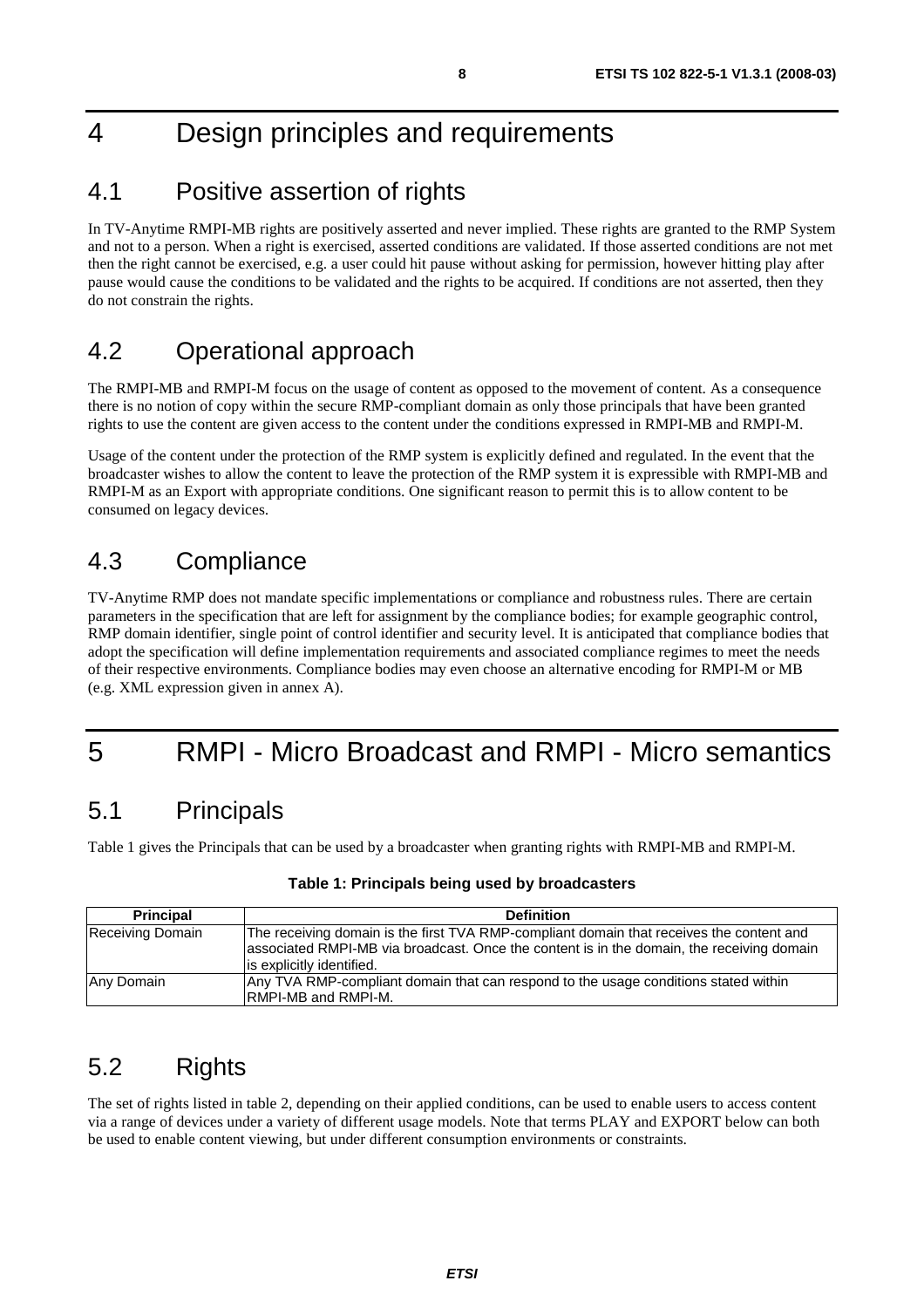**Table 2: Rights** 

| <b>Right</b>               | <b>Description</b>                                                                                                          |
|----------------------------|-----------------------------------------------------------------------------------------------------------------------------|
| Play                       | "Play" is the right to derive a transient and directly perceivable representation of content within                         |
|                            | the TVA RMP domain.                                                                                                         |
|                            | NOTE:<br>If the device that creates the human perceptible rendition of the content is not a TVA                             |
|                            | RMP device (e.g. an analogue television set), then this right is not applicable. In that                                    |
|                            | case the appropriate right is required (see Analogue Export, Digital Export SD and                                          |
|                            | Digital Export HD).                                                                                                         |
| Analogue Export            | "Analogue export" is the right to create a user accessible analogue signal representing the                                 |
|                            | content as an output, and thus outside of the TVA RMP system. An example of an analogue                                     |
|                            | export would be sending the content over S-Video to a VCR or TV.                                                            |
|                            | NOTE:<br>Until such time as there are more display devices that are directly under the control of                           |
|                            | RMP systems, the broadcaster is encouraged to allow analogue export with                                                    |
|                            | appropriate conditions or consumers will be unable to use their legacy analogue                                             |
|                            | systems to create a viewable version of the programme.                                                                      |
| <b>Digital Export</b>      | "Digital Export Standard Definition" is the right to create a Standard Definition digital signal                            |
| <b>Standard Definition</b> | representing the content as an output outside of the TVA RMP system. An example of a Digital                                |
| (SD)                       | Export SD would be sending the content over a legacy digital output to a display or recorder with                           |
|                            | a standard definition digital input.                                                                                        |
|                            | NOTE:<br>If the consumer has digital devices outside the scope of the TVA RMP system, this                                  |
|                            | right with appropriate conditions must be granted for those devices to be able to                                           |
|                            | receive the content.                                                                                                        |
| Digital Export High        | "Digital Export High Definition" is the right to create a High Definition digital signal representing                       |
| Definition (HD)            | the content as an output outside of the TVA RMP system. An example of a Digital Export HD                                   |
|                            | would be sending the content over a legacy digital output to a display or recorder with a high                              |
|                            | definition digital input.                                                                                                   |
|                            | NOTE 1: If the consumer has digital devices outside the scope of the TVA RMP system, this                                   |
|                            | right with appropriate conditions must be granted for those devices to be able to                                           |
|                            | receive the content.                                                                                                        |
|                            | NOTE 2:<br>If both the Digital Export SD and Digital Export HD rights are granted, this is known as                         |
|                            | the Digital Export Any Definition Right. This means that any definition/resolution is                                       |
|                            | permitted for digital export.<br>NOTE 3: It is the compliance body that establishes which resolutions are HD and which ones |
|                            | are not.                                                                                                                    |
| <b>Extend Rights</b>       | This right allows the RMP System to apply additional rights to the content. The absence of this                             |
|                            | right means that only the originally transmitted rights may be applied.                                                     |
|                            | NOTE:<br>Conditions to this right include at most one identified source for those additional rights.                        |
|                            | In the case that no condition is present with the right, then the RMP System                                                |
|                            | implementation is permitted to extend rights based upon conditions specified by the                                         |
|                            | compliance body.                                                                                                            |
|                            |                                                                                                                             |

## 5.3 Conditions

Table 3 gives the Conditions that can be used by a broadcaster when granting rights with RMPI-MB and RMPI-M.

#### **Table 3: Conditions**

| <b>Condition</b>     |                | <b>Description</b>                                                                                                                                                                                                                                                                            | <b>Rights to which condition is</b><br>applicable                                                                                         |
|----------------------|----------------|-----------------------------------------------------------------------------------------------------------------------------------------------------------------------------------------------------------------------------------------------------------------------------------------------|-------------------------------------------------------------------------------------------------------------------------------------------|
| Geographical Control | body.<br>NOTE: | This condition limits the use of a right to within<br>one or more specified territories. The granularity<br>of territoriality is to be defined by the compliance<br>The present document assumes that<br>devices belong to a territory<br>regardless of where they are<br>physically located. | Play, Analogue Export, Digital Export<br>SD, Digital Export HD<br>This condition is expressed once and<br>applies to all of these rights. |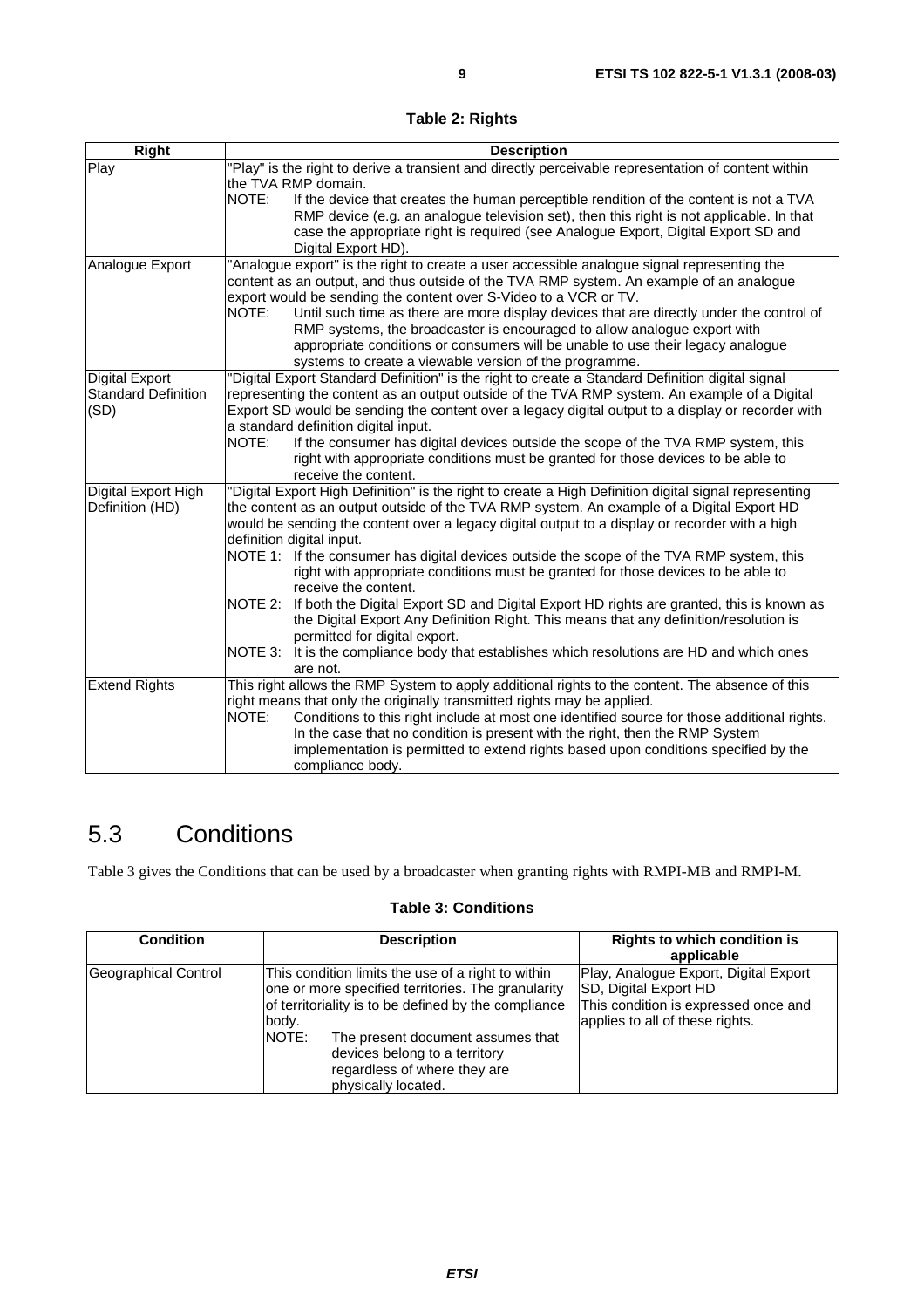| <b>Condition</b>                                             | <b>Description</b>                                                                                                                                                                                                                                                                                                                                                                                                                                                                                                                                                                                                                                                                                                                        | <b>Rights to which condition is</b><br>applicable                                                                                                                                                                                                                                                                                                                                                         |
|--------------------------------------------------------------|-------------------------------------------------------------------------------------------------------------------------------------------------------------------------------------------------------------------------------------------------------------------------------------------------------------------------------------------------------------------------------------------------------------------------------------------------------------------------------------------------------------------------------------------------------------------------------------------------------------------------------------------------------------------------------------------------------------------------------------------|-----------------------------------------------------------------------------------------------------------------------------------------------------------------------------------------------------------------------------------------------------------------------------------------------------------------------------------------------------------------------------------------------------------|
| Single Point of Control                                      | The purpose of this condition is to allow for<br>implementation of device-bound rights within the<br>TVA RMP domain.<br>If present in the broadcast this means that the<br>broadcaster intends that once the content enters<br>the TVA RMP domain, only one RMP entity can<br>make usage decisions about the content based<br>upon the expressed RMPI-MB.<br>Upon reception a received instance of content is<br>now married to a specific RMP entity and that<br>entity can no longer be changed. The entity is<br>then characterized by its identifier.                                                                                                                                                                                 | Play, Analogue Export, Digital Export<br>SD, Digital export HD<br>Only valid for the Receiving Domain<br>principal.<br>This condition is expressed once and<br>applies to all of these rights.                                                                                                                                                                                                            |
| <b>Physical Proximity</b>                                    | This condition limits the use of a right to RMP<br>compliant devices within close physical proximity<br>of the receiver that first received the broadcast<br>content. Close physical proximity is provisionally<br>defined as immediate vicinity e.g. limited to the<br>home network on the same local area network<br>and is not permitted to be transmitted over a<br>wide area network.                                                                                                                                                                                                                                                                                                                                                | Play, Analogue Export, Digital Export<br>SD, Digital Export HD<br>Only valid for the Receiving Domain<br>principal.<br>This condition is expressed once and<br>applies to all of these rights.                                                                                                                                                                                                            |
| <b>Buffer Duration</b>                                       | This condition limits the use of a right in such a<br>way that each frame of broadcast content is used<br>only within a specified duration after that frame<br>was broadcast. For instance, if a buffer duration<br>condition of 10 minutes were applied to the right<br>to play content broadcast taking place from 8:00<br>to 9:00, the content broadcast at 8:00 would be<br>playable until 8:10, the content broadcast at 8:25<br>would be playable until 8:35, and the content<br>broadcast at 9:00 would be playable until 9:10. If<br>a buffer duration condition of 0 were applied to<br>the right to play content broadcast from 8:00 to<br>9:00, the content would be only immediately<br>viewable, with no trick play allowed. | Play, Analogue Export, Digital Export<br>SD, Digital Export HD<br>This condition is expressed once and<br>applies to all of these rights.<br><b>Excludes Expiration Date</b><br>NOTE:<br>This condition is to be<br>evaluated continually at a<br>frequency to be defined by<br>the compliance body or the<br>implementer, and when the<br>condition is no longer met,<br>the right is no longer granted. |
| <b>Time Window Start Date</b><br>and Time Window End<br>Date | These conditions define the window of time<br>during which the rights are granted. It is defined<br>as absolute start time and absolute expiry time.                                                                                                                                                                                                                                                                                                                                                                                                                                                                                                                                                                                      | Play, Analogue Export, Digital Export<br>SD, Digital Export HD<br>These conditions are expressed once<br>and apply to all of these rights.<br>They do not refer to the Extend Rights.<br>Excludes Buffer Duration.                                                                                                                                                                                        |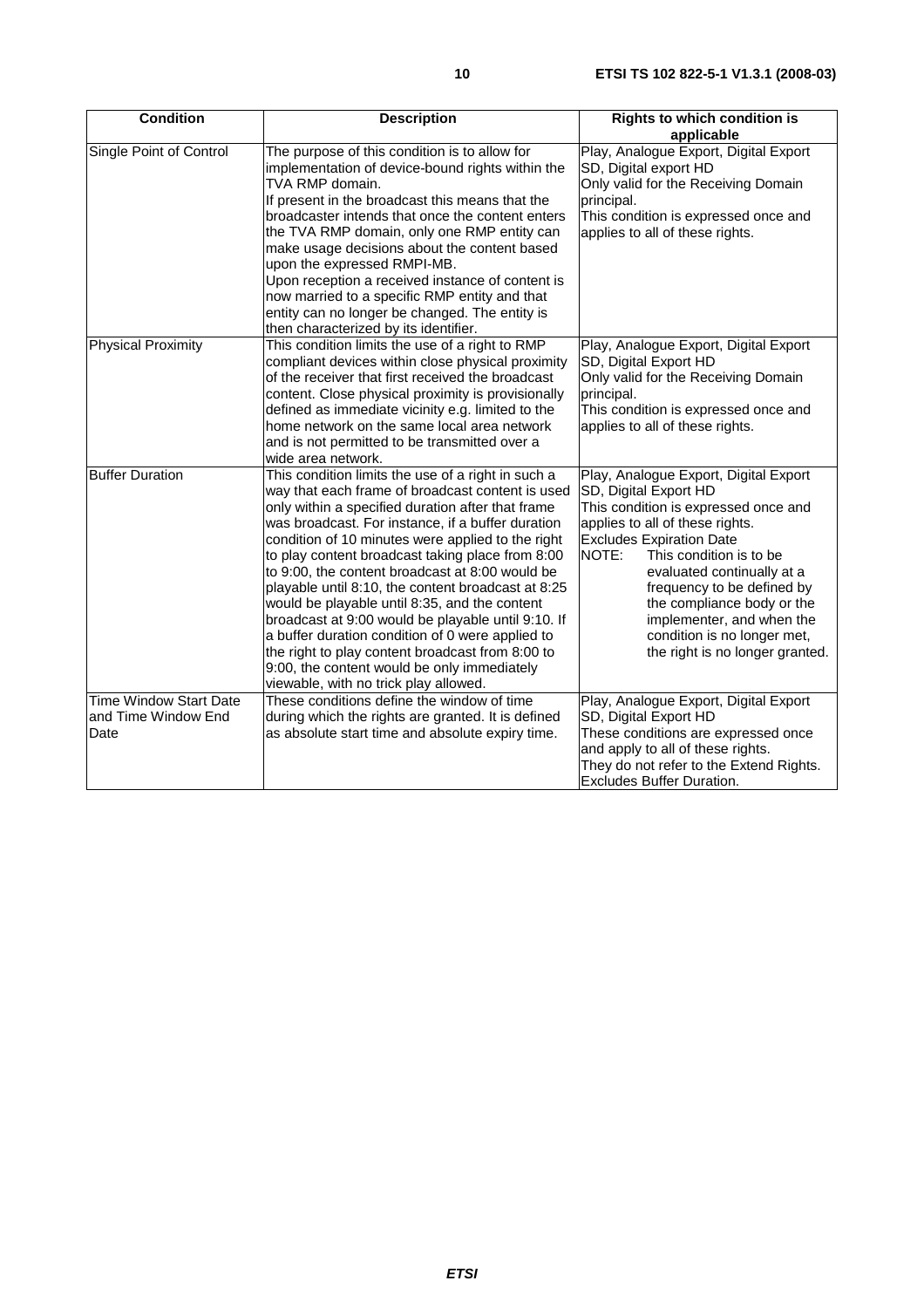| <b>Condition</b>                                            | <b>Description</b>                                                                                                                                                                                                                                                                                                                                                                                                                                                                                                                                                                                                                                                                                                                                                                                                                                                                                                                                                                                                                                                                                                                   | <b>Rights to which condition is</b>                                                                                                                                                                                                                                                                                             |
|-------------------------------------------------------------|--------------------------------------------------------------------------------------------------------------------------------------------------------------------------------------------------------------------------------------------------------------------------------------------------------------------------------------------------------------------------------------------------------------------------------------------------------------------------------------------------------------------------------------------------------------------------------------------------------------------------------------------------------------------------------------------------------------------------------------------------------------------------------------------------------------------------------------------------------------------------------------------------------------------------------------------------------------------------------------------------------------------------------------------------------------------------------------------------------------------------------------|---------------------------------------------------------------------------------------------------------------------------------------------------------------------------------------------------------------------------------------------------------------------------------------------------------------------------------|
| <b>Standard Definition Digital</b><br><b>Export Control</b> | This condition forwards content management<br>rules to external content protection systems on<br>standard definition outputs whilst exercising the<br>Digital Export SD right:<br>for immediate viewing only<br>bound to device or media for future<br>viewing.<br>If the content is marked "for immediate viewing<br>only", then the external content protection<br>system should treat it as "do not store".<br>If the content is marked "bound to device or<br>media for future viewing", then the external<br>content protection system is instructed to permit<br>the storage of the content as long as the<br>playback of that content is in the presence of the<br>single device or media to which it was exported.<br>The content can be viewed as well as recorded<br>or stored.<br>NOTE:<br>This expression may be used to<br>enable HDCP on an HDMI output. CCI<br>bits can be used to signal this<br>information as follows: copy no more<br>for immediate viewing only, copy one<br>generation for bound to device or<br>media for future viewing, and copy<br>control not asserted if the condition is<br>not present. | applicable<br>Digital Export SD<br>This condition applies both to the Digital<br>Export Standard Definition Right and<br>the Digital Export Any Definition Right.<br>NOTE:<br>If the Digital Export Any<br>Definition Right is exercised,<br>then the most restrictive of<br>either SD or HD digital export<br>control is used. |
| <b>High Definition Digital</b><br><b>Export Control</b>     | This condition forwards content management                                                                                                                                                                                                                                                                                                                                                                                                                                                                                                                                                                                                                                                                                                                                                                                                                                                                                                                                                                                                                                                                                           | Digital Export HD                                                                                                                                                                                                                                                                                                               |
|                                                             | rules to external content protection systems on<br>high definition outputs whilst exercising the<br>Digital Export HD right:<br>for immediate viewing only<br>bound to device or media for future<br>viewing.<br>If the content is marked "for immediate viewing<br>only", then the external content protection<br>system should treat it as "do not store".<br>If the content is marked bound to device or<br>media for future viewing, then the external<br>content protection system is instructed to permit<br>the storage of the content as long as the<br>playback of that content is in the presence of that<br>single device or media to which it was exported.<br>The content can be viewed as well as recorded<br>or stored.<br>NOTE:<br>This expression may be used to<br>enable HDCP on an HDMI output. CCI<br>bits can be used to signal this<br>information as follows: copy no more<br>for immediate viewing only, copy one<br>generation for bound to device or<br>media for future viewing, and copy<br>control not asserted if the condition is<br>not present.                                                    | NOTE:<br>If Digital Export Any<br>Definition Right is exercised,<br>then the most restrictive of<br>either SD or HD digital export<br>control is used.                                                                                                                                                                          |
| Analogue Export<br>Signalling                               | This condition forwards content management<br>rules to external content protection systems:                                                                                                                                                                                                                                                                                                                                                                                                                                                                                                                                                                                                                                                                                                                                                                                                                                                                                                                                                                                                                                          | Analogue Export                                                                                                                                                                                                                                                                                                                 |
|                                                             | for immediate viewing only<br>$\bullet$<br>bound to device or media for future<br>$\bullet$<br>viewing (includes immediate viewing).                                                                                                                                                                                                                                                                                                                                                                                                                                                                                                                                                                                                                                                                                                                                                                                                                                                                                                                                                                                                 |                                                                                                                                                                                                                                                                                                                                 |
| Analogue Standard<br>Definition (SD) control                | This condition constrains the resolution of the<br>exported analogue signal. If set then Standard<br>Definition resolution only is permitted for an<br>analogue output.                                                                                                                                                                                                                                                                                                                                                                                                                                                                                                                                                                                                                                                                                                                                                                                                                                                                                                                                                              | Analogue Export                                                                                                                                                                                                                                                                                                                 |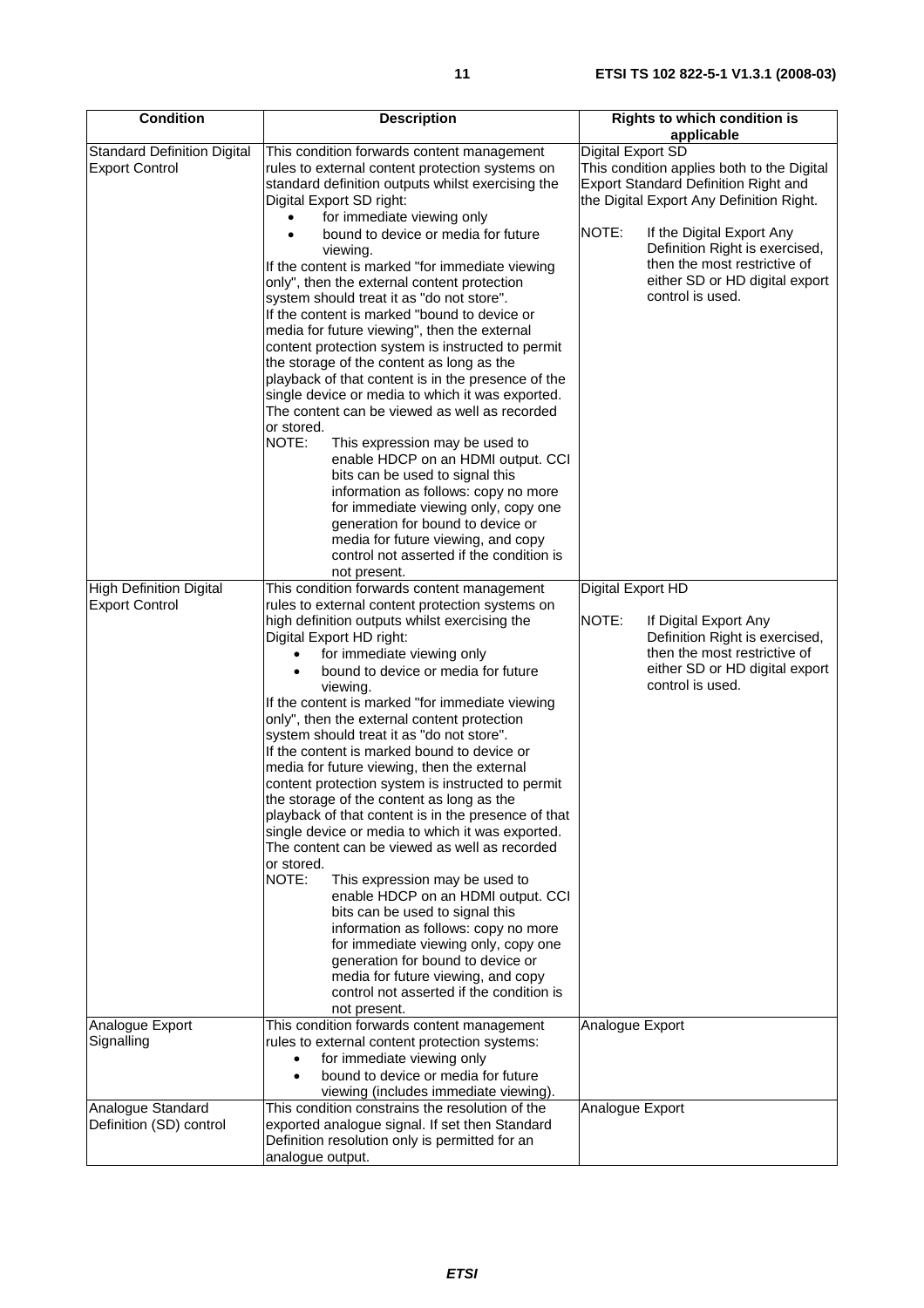| <b>Condition</b>                | <b>Description</b>                                                                                                                                                                                                                                                                                                                                                                                                                                                                                                                                                                                                                                                                   | Rights to which condition is<br>applicable                                                                                                                                                        |
|---------------------------------|--------------------------------------------------------------------------------------------------------------------------------------------------------------------------------------------------------------------------------------------------------------------------------------------------------------------------------------------------------------------------------------------------------------------------------------------------------------------------------------------------------------------------------------------------------------------------------------------------------------------------------------------------------------------------------------|---------------------------------------------------------------------------------------------------------------------------------------------------------------------------------------------------|
| <b>Security Level</b>           | This condition constrains the execution of rights<br>based on the invoked components robustness<br>level. Security levels are to be based upon the<br>aggregate robustness of all invoked components<br>needed to exercise a right.                                                                                                                                                                                                                                                                                                                                                                                                                                                  | Play, Analogue Export, Digital Export<br>SD, Digital Export HD, Extend Rights<br>Each grant may have a specific security<br>level.                                                                |
| Simultaneous Rendering<br>Count | This condition limits the number of simultaneous<br>Plays, Analogue Exports and Digital Exports of<br>content within a domain. For purposes of this<br>condition a Play counts as a rendering, an<br>Analogue Export counts as a rendering, a Digital<br>Export SD counts as a rendering and a Digital<br>Export HD counts as a rendering.<br>NOTE:<br>It is expected that this condition will be<br>used in conjunction with the Single<br>Point of Control condition. However<br>there may be implementations<br>whereby Simultaneous Rendering<br>Count is used on its own (e.g. there<br>may be a secure simultaneous render<br>counter service available within the<br>domain). | Play, Analogue Export, Digital Export<br>SD, Digital Export HD<br>Only valid if principal is Receiving<br>Domain<br>This condition is being expressed once<br>and applies to all of these rights. |
| Source of additional rights     | This condition identifies the authority which may<br>assign new rights to the content.                                                                                                                                                                                                                                                                                                                                                                                                                                                                                                                                                                                               | <b>Extend Rights</b>                                                                                                                                                                              |

## 5.4 Ancillary RMPI-MB and ancillary RMPI-M

Ancillary RMPI-MB and ancillary RMPI-M (table 4) do not convey usage rules or conditions, but carry further information that is required when handling the content.

| Ancillary RMPI-MB and ancillary RMPI-M | Information to be conveyed             | Intent                                      |
|----------------------------------------|----------------------------------------|---------------------------------------------|
| <b>Scrambling Control</b>              |                                        | This is to control the scrambling of        |
|                                        |                                        | content when it enters and is               |
|                                        |                                        | stored in the RMP controlled                |
|                                        |                                        | domain. Content is not to be                |
|                                        |                                        | scrambled when stored in the                |
|                                        |                                        | RMP controlled domain. However              |
|                                        |                                        | it may be scrambled when                    |
|                                        |                                        | transmitted between devices or              |
|                                        |                                        | when bound to removable media.              |
|                                        | Maintain broadcast scrambling          | Self explanatory, do not add RMP<br>cipher. |
|                                        | Apply RMP cipher                       | Remove broadcast scrambling if              |
|                                        |                                        | any and apply RMP cipher.                   |
| Cipher algorithm                       | <b>AES</b>                             | To specify the cipher algorithm             |
|                                        | Camellia                               | used to (de)scramble the content            |
|                                        | DVB Common Scrambling Algorithm        | within the TVA RMP Domain.                  |
|                                        | v1                                     |                                             |
|                                        | DVB Common Scrambling Algorithm        |                                             |
|                                        | v2                                     |                                             |
|                                        | 3DES                                   |                                             |
|                                        | M <sub>2</sub>                         |                                             |
|                                        | Cipher outside of the control of       |                                             |
|                                        | TV-Anytime RMP                         |                                             |
| Version of RMPI                        | Version of RMPI specification          | To identify version of RMPI                 |
|                                        |                                        | specification.                              |
| Origin of RMPI                         | Identifier/pointer to authority having | For forensic purposes; this is not          |
|                                        | granted rights                         | to authenticate the origin.                 |

#### **Table 4: Ancillary RMPI-MB and ancillary RMPI-M**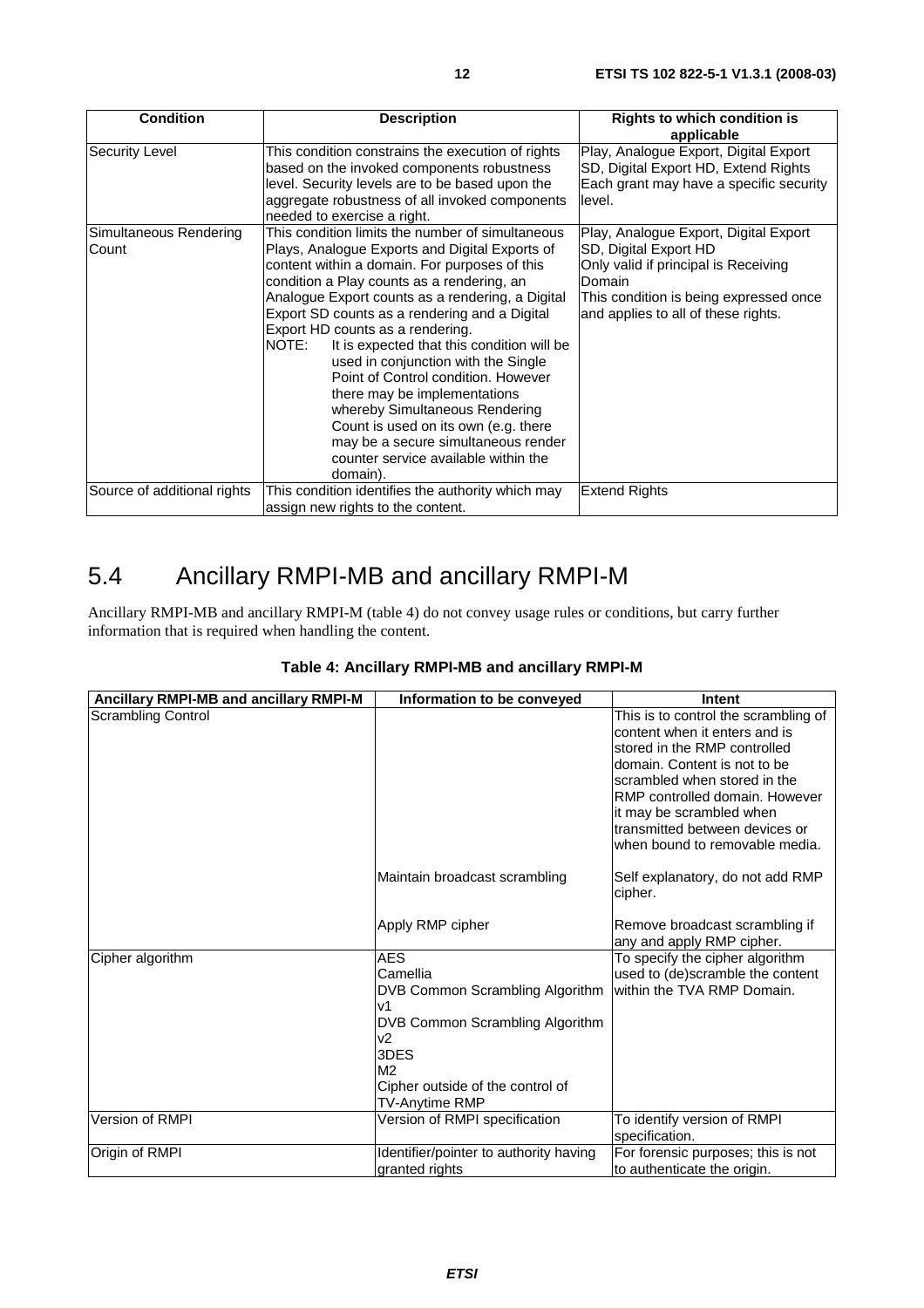## 6 Syntax and encoding for RMPI-MB and RMPI-M

### 6.1 Introduction

The syntax and encoding for the RMPI-MB and RMPI-M payload is given below. The payload describes the minimum set of usage rights and rules that can be conveyed alongside a digital television broadcast. It is composed of at most four grants including:

- A grant for the "Receiving Domain" that signals the rights and conditions that apply to content once it has entered a given "Receiving Domain". This grant excludes the "Extend Rights" right.
- A grant for "Any Domain" that signals the rights and conditions that apply to content once it has entered "Any Domain". This grant excludes the "Extend Rights" right.
- A grant for the "Receiving Domain" that signals the "Extend Rights" right and associated conditions.
- A grant for "Any Domain" that signals the "Extend Rights" right and associated conditions.

The last two grants are always identical and therefore share the same encoding.

The encoding of the payload allows for the signalling of all relevant conditions for each of the rights expressed in each respective grant. The encoding also allows signalling that no rights have been granted by assigning null values to the respective rights flags. For example, a broadcaster to signal that rights were granted to a "Receiving Domain", and not to "Any Domain", then "Any Domain" rights flags would be set to null. The result of this would be that only those devices in the "Receiving Domain" would have access to the content based on the grants, unless the "Extend Rights" right provided for the acquisition of additional rights.

The present document does not address binding of RMPI-MB and RMPI-M to content, nor does it define rules for conveying a multiplicity of grants within a broadcast stream. However the payload data structure has been defined with processing efficiency in mind. Should an implementer or compliance body choose to signal a multiplicity of RMPI-MB (for example to support a variety of conditions within a large set of geographic territories), it is recommended that the binding to content allows for fast identification of relevant RMPI-MB by the receiver.

## 6.2 RMPI-MB and RMPI-M payload

Table 5 describes the fixed encoding of RMPI-MB and RMPI-M.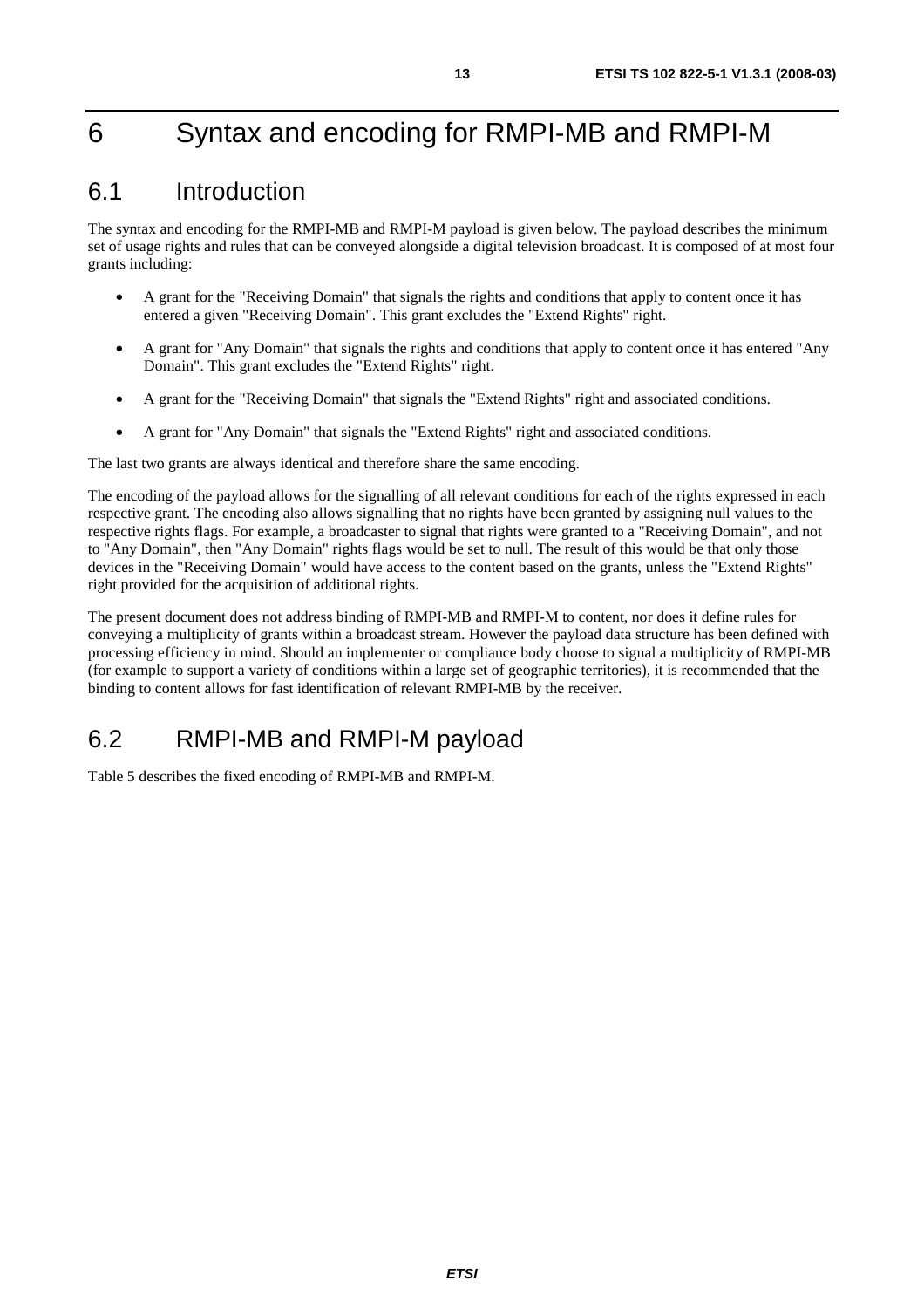| <b>Syntax</b>                               | No. of bits    | <b>Identifier</b> |
|---------------------------------------------|----------------|-------------------|
| RMPI MB and RMPI M payload $()$             |                |                   |
| Ancillary RMPI                              |                |                   |
| RMPI type flaq                              | 1              | bslbf             |
| Version of RMPI                             | 15             | bslbf             |
| Origin of RMPI                              | 128            | bslbf             |
| Scrambling_control                          | $\mathbf{1}$   | bslbf             |
| Cipher                                      | $\overline{4}$ | bslbf             |
| Extend Rights (Grant is common to Receiving |                |                   |
| Domain and Any Domain)                      |                |                   |
| Extend rights flag                          | 1              | bslbf             |
| Security level                              | $\overline{2}$ | uimsbf            |
| Source_of_additional_rights                 | 128            | bslbf             |
| Grant to Receiving Domain                   |                |                   |
| Domain ID                                   | 128            | bslbf             |
| Play_Right_flag                             | $\mathbf{1}$   | bslbf             |
| Analogue export right flag                  | $\mathbf{1}$   | bslbf             |
| Digital_export_SD_right_flag                | $\mathbf{1}$   | bslbf             |
| Digital export HD right flag                | $\mathbf 1$    | bslbf             |
| Buffer duration                             | $\overline{2}$ | bslbf             |
| Security_level                              | $\overline{a}$ | uimsbf            |
| Time window start date                      | 16             | uimsbf            |
| Time window end date                        | 16             | uimsbf            |
| Geographic control                          | 128            | bslbf             |
| Analogue export signalling                  | $\overline{2}$ | bslbf             |
| Analoque SD control                         | $\mathbf{1}$   | bslbf             |
| Standard Definition digital export control  | $\overline{2}$ | bslbf             |
| High Definition digital export control      | 2              | bslbf             |
| Reserved for future use                     | $\mathbf{1}$   | bslbf             |
| Single point of control flag                | $\mathbf{1}$   | bslbf             |
| Physical proximity flag                     | $\mathbf{1}$   | bslbf             |
|                                             | $\overline{4}$ | uimsbf            |
| Simultaneous rendering count                |                |                   |
| Reserved for future use                     | $\overline{2}$ | bslbf             |
| Single_point_of_control_ID                  | 128            | bslbf             |
| Grant to Any Domain                         |                |                   |
| Play_Right_flag                             | $\mathbf{1}$   | bslbf             |
| Analogue export right flag                  | $\mathbf{1}$   | bslbf             |
| Digital export SD right flag                | $\mathbf{1}$   | bslbf             |
| Digital_export_HD_right_flag                | $\mathbf{1}$   | bslbf             |
| Buffer duration                             | $\overline{a}$ | bslbf             |
| Security level                              | $\overline{2}$ | uimsbf            |
| Time window start date                      | 16             | uimsbf            |
| Time window end date                        | 16             | uimsbf            |
| Geographic control                          | 128            | bslbf             |
| Analogue export signalling                  | $\overline{a}$ | bslbf             |
| Analogue SD control                         | 1              | bslbf             |
| Standard Definition digital export control  | 2              | bslbf             |
| High Definition digital export control      | $\overline{2}$ | bslbf             |
| Reserved for future use                     | 1              | bslbf             |
|                                             |                |                   |

#### **Table 5: RMPI-MB and RMPI-M codes**

## 6.3 Ancillary RMPI

**RMPI\_type\_flag:** This 1-bit field indicates the type of RMPI carried (table 6).

#### **Table 6: RMPI\_type\_flag**

| Value | <b>Meaning</b>                         |  |
|-------|----------------------------------------|--|
|       | <b>IRMPI-Micro Broadcast (RMPI-MB)</b> |  |
|       | <b>RMPI-Micro (RMPI-M)</b>             |  |

**Version\_of\_RMPI:** This 15-bit field is used to identify the version of RMPI for future-proofing purposes. 15 bits for version to be allocated by compliance body.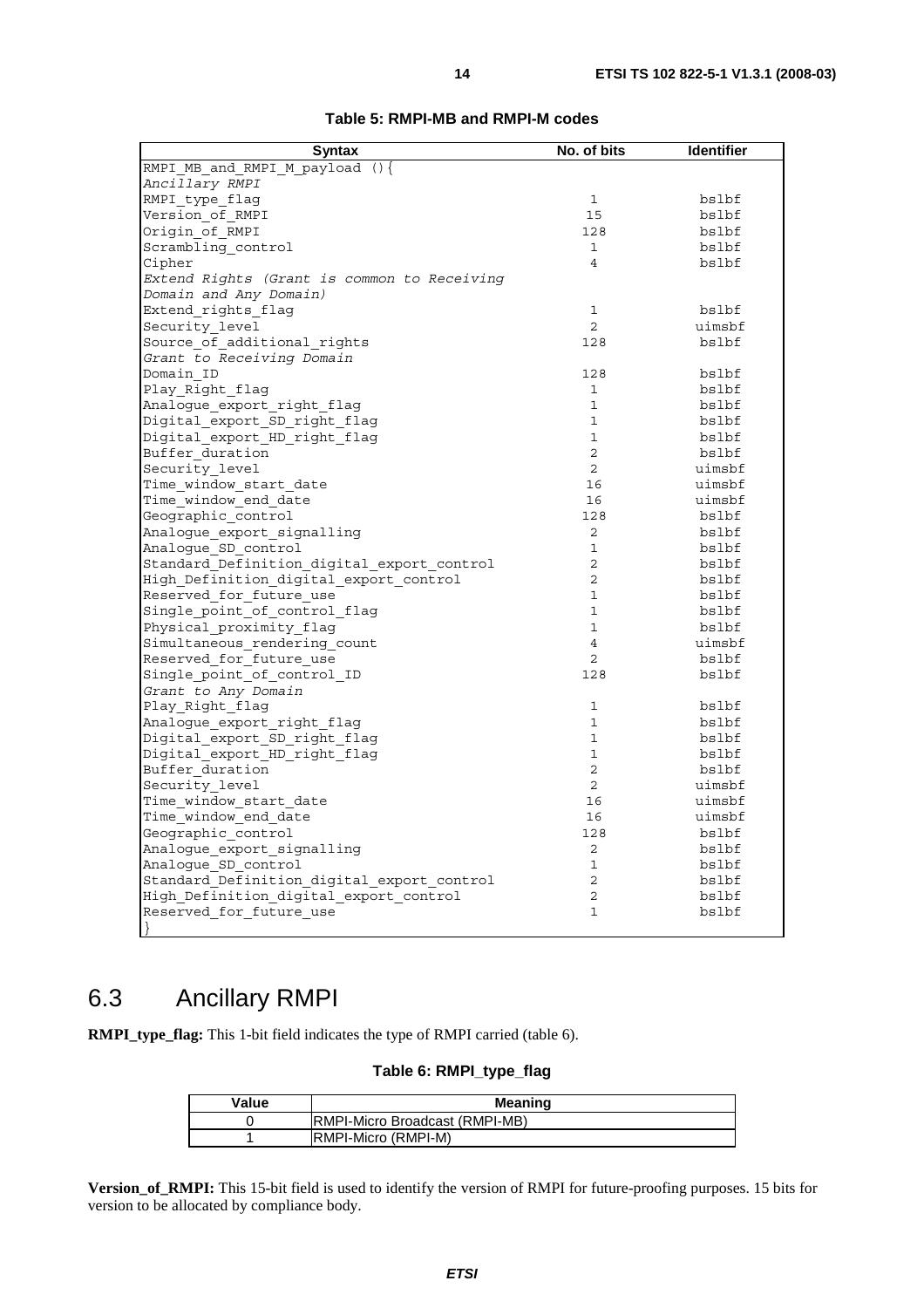**Origin of RMPI:** This 128-bit field is used to identify the entity that originated the RMPI. 128 bits to be allocated by compliance body.

**Scrambling\_control:** This 1-bit field indicates the scrambling policy to implement (table 7).

| Value | <b>Meaning for RMPI-MB</b>                                                                                                                                                                                                                                                      | <b>Meaning for RMPI-M</b>                                                                                                             |
|-------|---------------------------------------------------------------------------------------------------------------------------------------------------------------------------------------------------------------------------------------------------------------------------------|---------------------------------------------------------------------------------------------------------------------------------------|
| 0     | Maintain original scrambling status, including no<br>scrambling.<br>"cipher" field: cipher used in the broadcast.                                                                                                                                                               | Original scrambling status has been maintained,<br>lincluding no scrambling.<br>"cipher" field: cipher currently used on the content. |
|       | Change scrambling including replacing scrambling<br>"cipher" field: cipher to be used to scramble the<br>content.<br>It is assumed that the broadcast receiver knows<br>which scrambling algorithm is used to protect the<br>broadcast signal (e.g. DVB CSA for DVB receivers). | The original scrambling has been changed.<br>"cipher" field: cipher currently used on the content.                                    |

#### **Table 7: scrambling\_control**

**Cipher:** This 4-bit field specifies the cipher algorithm used to (de)scramble the content in the TVA RMP compliant domain (table 8).

| Value          | <b>Meaning</b>                                         |
|----------------|--------------------------------------------------------|
| 0x0            | No cipher.                                             |
| 0x1            | AES.                                                   |
| 0x2            | Camellia.                                              |
| 0x3            | IDVB CSA 1.                                            |
| 0x4            | DVB CSA 2.                                             |
| 0x5            | 3DES.                                                  |
| 0x6            | M2.                                                    |
| 0x7            | Scrambling/descrambling outside of the control of RMP. |
| $0x8$ to $0xF$ | Reserved.                                              |

#### **Table 8: Cipher**

- NOTE 1: If the accompanying scrambling\_control field is set to 1, then only "No Cipher" (value 0x0), AES (value 0x1), Camellia (value 0x2) and "Scrambling/descrambling outside of the control of RMP" (value 0x7) can be employed. Values 0x0, 0x1, 0x2 indicate that content is descrambled and rescrambled using the appropriate cipher. Value 0x7 indicates that a custom cipher or super-scrambling is to be used.
- NOTE 2: Value 0x7 "Scrambling/descrambling outside of the control of RMP" includes super-scrambling whereby additional scrambling is applied to the already scrambled broadcast content at the time of entering the RMP Domain. It can be used in conjunction with "Single\_Point\_of\_Control\_ID" to determine the entity which is responsible for descrambling.

### 6.4 Rights

**Extend\_rights\_flag:** This 1-bit field indicates whether the Extend Rights right is granted (table 9).

#### **Table 9: extend\_rights\_flag**

| Value | <b>Meaning</b>                      |
|-------|-------------------------------------|
|       | Extend Rights right is not granted. |
|       | Extend Rights right is granted.     |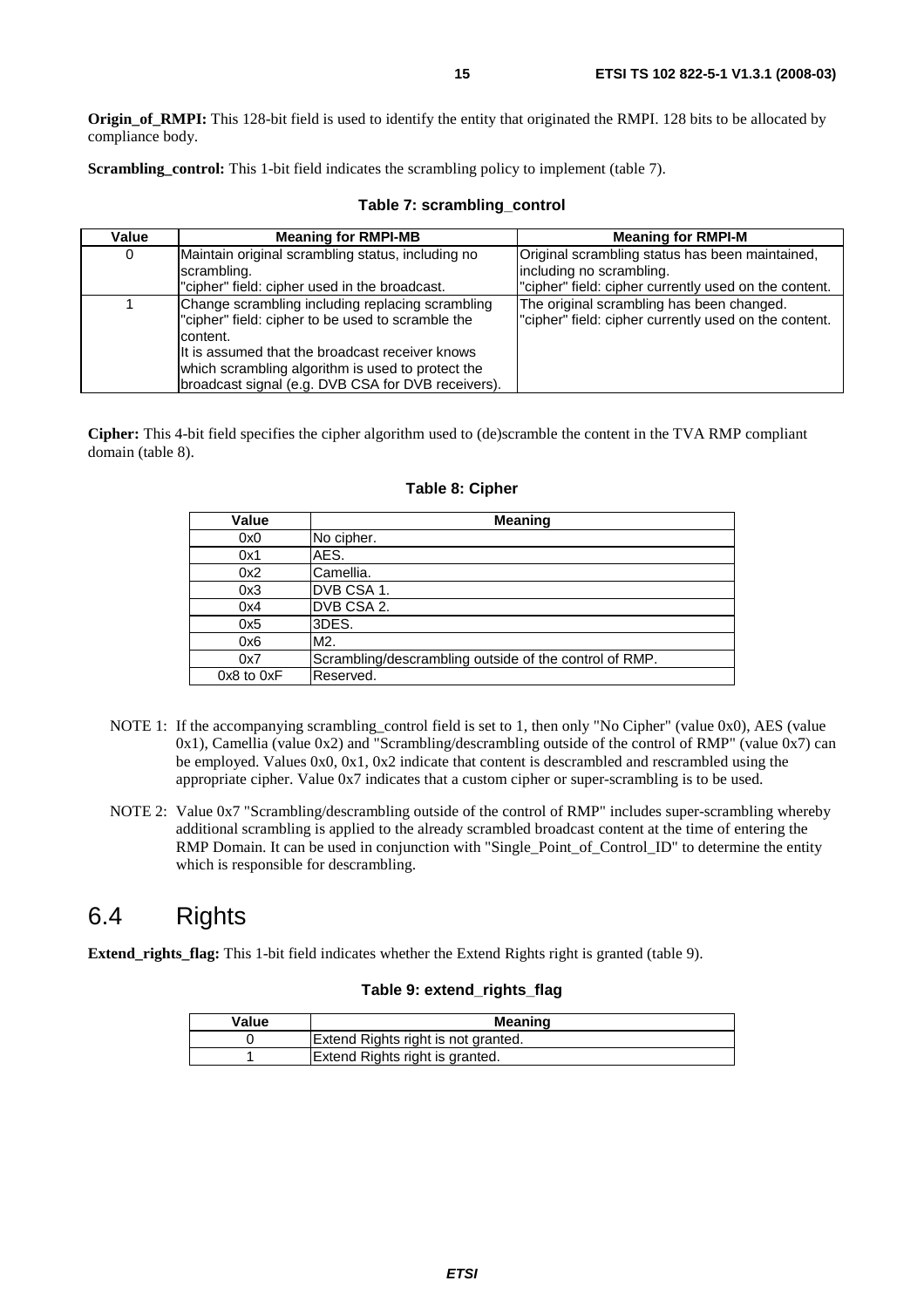**Table 10: play\_right\_flag** 

| Value | <b>Meaning</b>             |
|-------|----------------------------|
|       | Play right is not granted. |
|       | Play right is granted.     |

**Analogue\_export\_right\_flag:** This 1-bit field indicates whether the Analogue Export right is granted (table 11).

**Table 11: analogue\_export\_right\_flag**

| Value | Meaning                               |
|-------|---------------------------------------|
|       | Analogue Export right is not granted. |
|       | Analogue Export right is granted.     |

**Digital\_export\_SD\_right\_flag:** This 1-bit field indicates whether the Digital Export SD right is granted (table 12).

#### **Table 12: digital\_export\_SD\_right\_flag**

| Value | Meaning                                 |
|-------|-----------------------------------------|
|       | Digital Export SD right is not granted. |
|       | Digital Export SD right is granted.     |

**Digital\_export\_HD\_right\_flag:** This 1-bit field indicates whether the Digital Export HD right is granted (table 13).

#### **Table 13: digital\_export\_HD\_right\_flag**

| Value | Meaning                                 |
|-------|-----------------------------------------|
|       | Digital Export HD right is not granted. |
|       | Digital Export HD right is granted.     |

NOTE: If both the Digital Export SD and Digital Export HD rights are granted, then Digital Export is permitted for any definition/resolution. This is called the "Digital Export Any Resolution right".

### 6.5 Conditions and identifiers

Unless otherwise stated, conditions apply to Play, Analogue Export, Digital Export SD and Digital Export HD. If conditions are not asserted they do not apply.

**Security\_level:** This 2-bit field indicates the minimum security level required to exercise the right. Security levels are to be defined by the compliance body.

NOTE 1: Security levels should be based upon the aggregate robustness of all invoked RMP components required to exercise the right.

NOTE 2: This condition applies to all rights, including extend rights.

**Source\_of\_additional\_rights:** This 128-bit field identifies the entity from which new rights can be assigned to the content. 128-bit identifier to be allocated by compliance body.

NOTE 3: This condition only applies to Extend Rights.

**Domain\_ID:** This 128-bit field identifies the RMP Domain to which the rights are granted. It is the first domain that has received the broadcast signal. 128-bit identifier to be allocated by compliance body.

NOTE 4: If the RMPI type flag is set to 0 then this field is not applicable.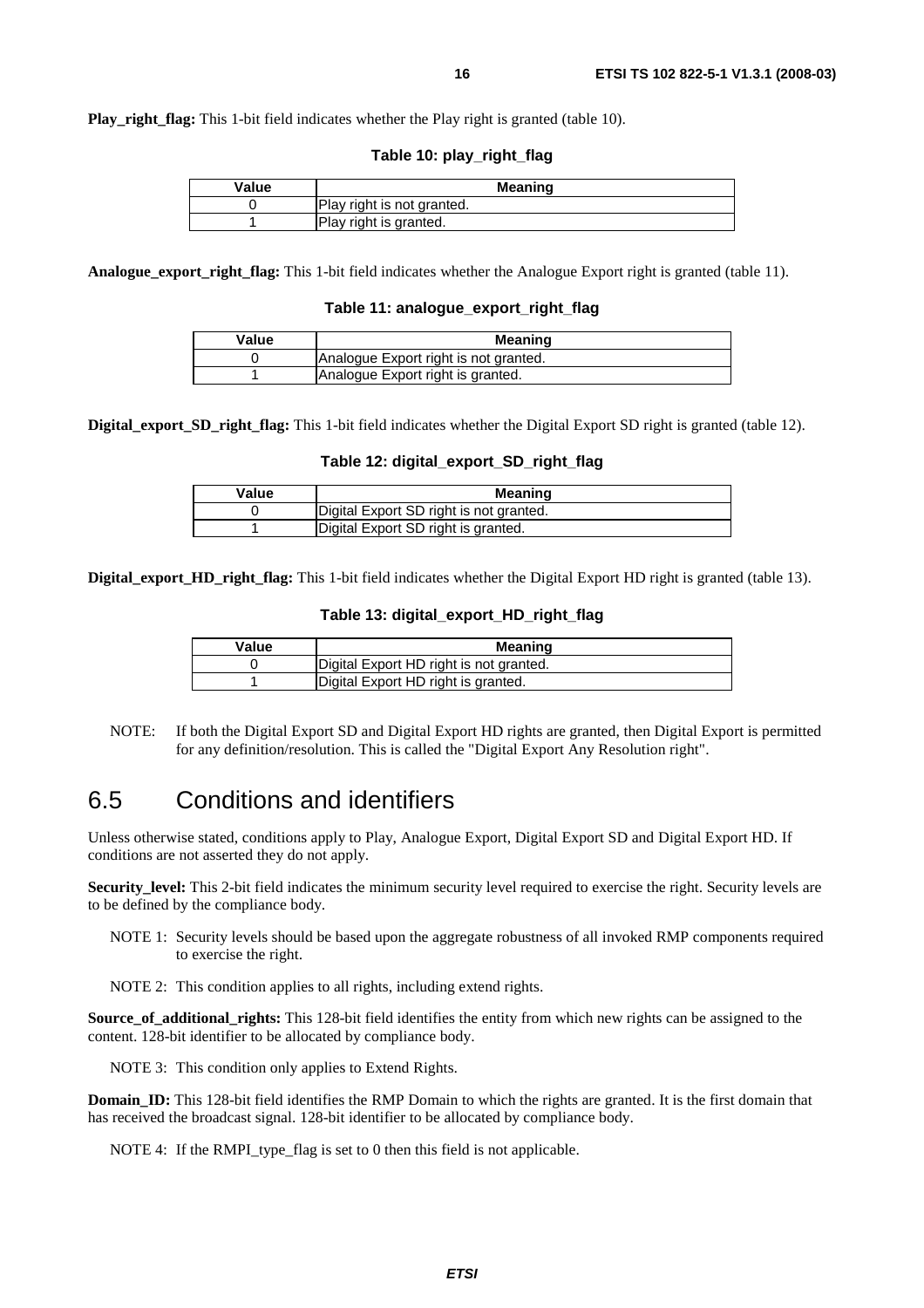**Buffer duration:** This 2-bit field limits the use of a right in such a way that each frame of broadcast content is used only within a specified duration after that frame was broadcast (table 14). Buffer\_duration is valid only if both Time\_window\_start\_date and Time\_window\_end\_date are not asserted.

| Value | <b>Meaning</b>                                                                                                          |
|-------|-------------------------------------------------------------------------------------------------------------------------|
| 00    | lCondition not asserted.                                                                                                |
| 01    | Condition not asserted.                                                                                                 |
| 10    | Condition set, no buffer (immediate viewing).                                                                           |
|       | Condition set, buffer duration is a reasonable period of time to<br>be determined by compliance body (e.g. 90 minutes). |

|  |  |  | Table 14: Buffer duration |
|--|--|--|---------------------------|
|--|--|--|---------------------------|

**Time\_window\_start\_date:** This 16-bit field defines the start date of the window of time during which the rights are granted. It is defined as absolute start time. It is expressed in number of days since January 1st, 2004. A value of 0x0000 means that the condition is not asserted (there is no start date).

**Time\_window\_end\_date:** This 16-bit field defines the end date of the window of time during which the rights are granted. It is defined as absolute expiry time. It is expressed in number of days since January 1st, 2004. A value of 0xFFFF means that the condition is not asserted (unbounded end date).

**Geographic\_control:** This 128-bit field is used to indicate geographical regions and territories for which the rights are valid. It is to be defined by the compliance body.

NOTE 5: It is suggested that the compliance body could use these bits for signalling up to four territories in the following format: 2 bytes ISO country code and 2 bytes region within the country. Alternatively the compliance body could decide to specify territories for which the rights are not granted. A value should be reserved for "condition not asserted".

**Analogue\_export\_signalling:** This 2-bit field is used to signal content management rules to an external analogue content protection systems (table 15).

| Value | <b>Meaning</b>                                                 |
|-------|----------------------------------------------------------------|
| 00    | Condition not asserted.                                        |
|       | Condition not asserted.                                        |
| 10    | For immediate viewing only.                                    |
| 11    | Bound to device or media for future viewing, does not preclude |
|       | immediate viewing.                                             |

**Table 15: analogue\_export\_signalling**

NOTE 6: This condition applies only to the Analogue Export right.

**Analogue\_SD\_control:** This 1-bit field constrains the resolution of the exported analogue signal (table 16).

#### **Table 16: analogue\_SD\_control**

| Value | <b>Meaning</b>                                                                    |
|-------|-----------------------------------------------------------------------------------|
|       | Condition not asserted.                                                           |
|       | While doing analogue output Standard Definition resolution<br>lonly is permitted. |

NOTE 7: This condition applies only to the Analogue Export Right.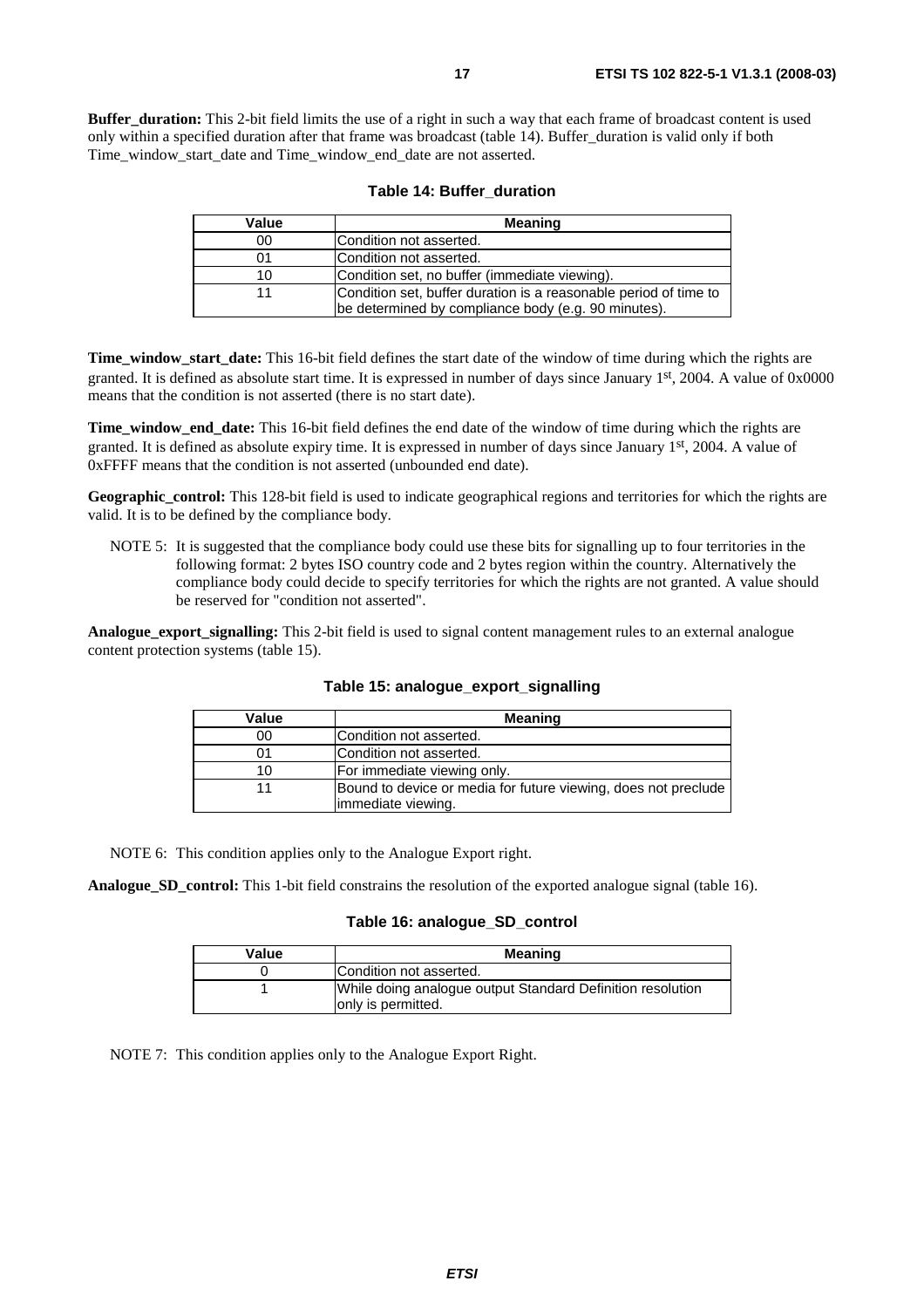**Standard Definition digital export control:** This 2-bit field is to control the configuration of Standard Definition digital outputs as to whether the content can be recorded or only viewed immediately (table 17). This condition applies only to the Digital Export SD Right.

| Value | <b>Meaning</b>                                                                                                                                                                                              |
|-------|-------------------------------------------------------------------------------------------------------------------------------------------------------------------------------------------------------------|
| 00    | Export conditions not asserted. Hand-off to any non-RMP<br>content protection system is permitted.                                                                                                          |
| 01    | Export conditions asserted. Hand-off to compliance body<br>certified non-RMP content protection system only is permitted.<br>RMPI-MB/M is mapped to certified system as defined by<br>compliance body.      |
| 10    | Export conditions asserted, bound to device or media for<br>immediate viewing, includes immediate viewing. Hand-off to<br>compliance body certified non-RMP content protection system<br>only is permitted. |
| 11    | Export conditions asserted, immediate viewing only. Hand-off<br>to compliance body certified non-RMP content protection<br>system only is permitted.                                                        |

| Table 17: standard_definition_digital_export_control |  |  |  |  |
|------------------------------------------------------|--|--|--|--|
|------------------------------------------------------|--|--|--|--|

NOTE 8: This is not signalling digital copy control in the RMP domain, it is only relevant to the Digital Export Standard Definition right and external content protection systems such as HDCP.

**High Definition digital export control:** This 2-bit field is to control the configuration of High Definition digital outputs as to whether the content can be recorded or only viewed immediately (table 18). This condition applies only to the Digital Export HD right.

| Value | <b>Meaning</b>                                                                                                                                                                                              |
|-------|-------------------------------------------------------------------------------------------------------------------------------------------------------------------------------------------------------------|
| 00    | Export conditions not asserted. Hand-off to any non-RMP<br>content protection system is permitted.                                                                                                          |
| 01    | Export conditions asserted. Hand-off to compliance body<br>certified non-RMP content protection system only is permitted.<br>RMPI-MB/M is mapped to certified system as defined by<br>compliance body.      |
| 10    | Export conditions asserted, bound to device or media for<br>immediate viewing, includes immediate viewing. Hand-off to<br>compliance body certified non-RMP content protection system<br>only is permitted. |
| 11    | Export conditions asserted, immediate viewing only. Hand-off<br>to compliance body certified non-RMP content protection<br>system only is permitted.                                                        |

**Table 18: high\_definition\_digital\_export\_control**

- NOTE 9: This is not signalling digital copy control in the RMP domain, it is only relevant to Digital Export High Definition right and external content protection systems such as HDCP.
- NOTE 10: If the Digital Export Any Definition Right is exercised, then the most restrictive of either Standard Definition or High Definition digital export control is used.

**Single** point of control flag: This 1-bit field indicates that the broadcaster intends that once the content gets into the RMP Receiving Domain only one RMP entity can make usage decisions about the content based upon the expressed RMPI-MB (table 19). The content is irrevocably married to the device identified as single point of control, if that device is destroyed or lost, then this grant becomes no longer exercisable. Single point of control is only used in the context of Receiving Domain as principal.

| Table 19: single_point_of_control_flag |  |  |  |  |  |
|----------------------------------------|--|--|--|--|--|
|----------------------------------------|--|--|--|--|--|

| Value | <b>Meaning</b>                   |  |
|-------|----------------------------------|--|
|       | Condition not asserted.          |  |
|       | Single point of control applies. |  |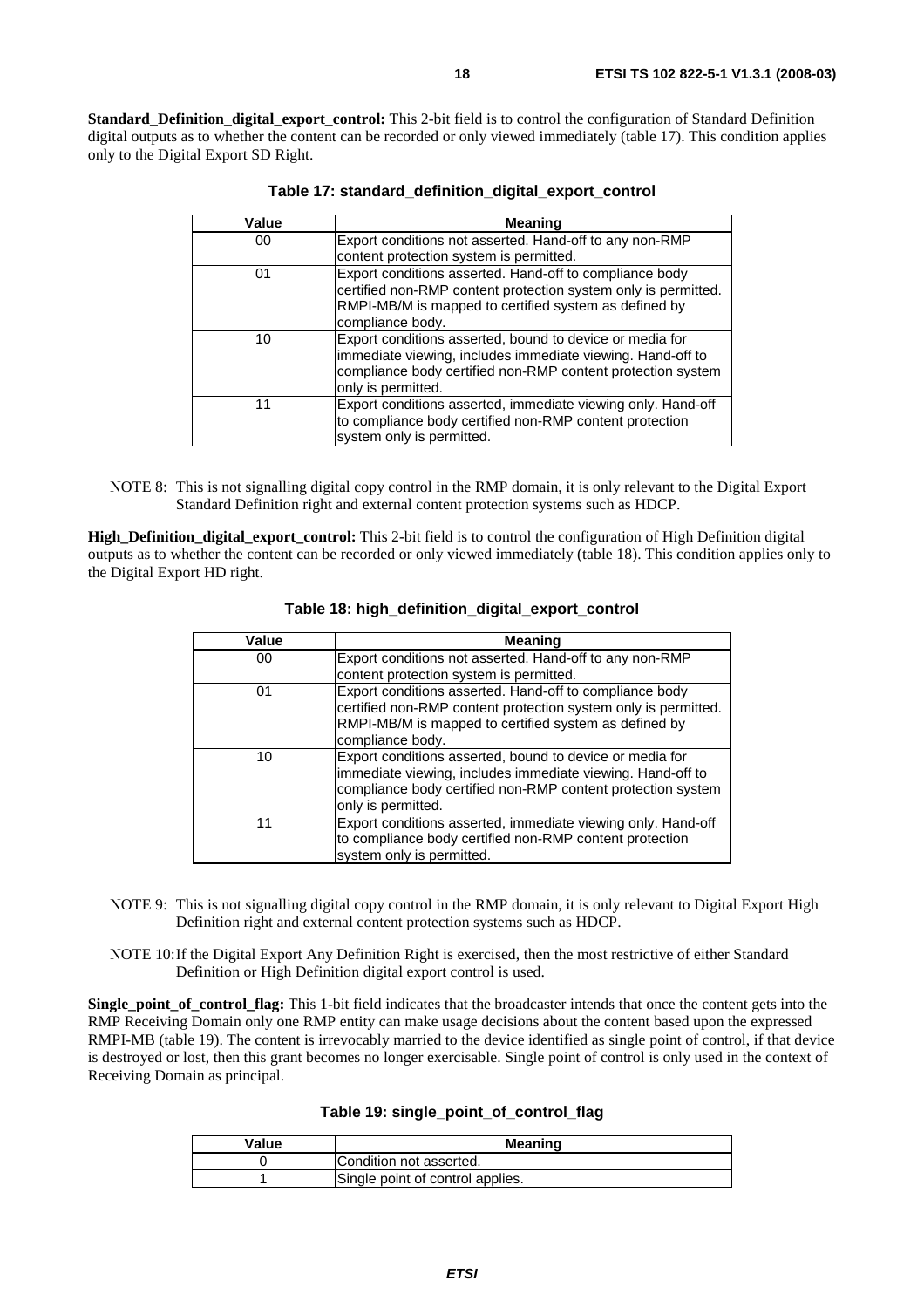**Physical proximity flag:** This 1-bit field limits the use of a right to RMP compliant devices within close physical proximity of the receiver that first received the broadcast content (table 20). When a device checks that condition, it needs to be in close physical proximity of the receiving device in order to exercise the right. Precise definition of close physical proximity is to be determined by compliance body. The compliance body may decide to limit the use of this condition to live broadcasts. For instance close physical proximity could be defined as immediate vicinity e.g. content use is limited to the home network on the same local area network and is not permitted to be transmitted over a wide area network. Physical proximity is only used in the context of Receiving Domain as principal.

#### **Table 20: physical\_proximity\_flag**

| Value | <b>Meaning</b>              |  |
|-------|-----------------------------|--|
|       | Condition not asserted.     |  |
|       | Physical proximity applies. |  |

**Simultaneous rendering count:** This 4-bit field limits the number of simultaneous independent Plays, Analogue Exports, Digital Export SDs and Digital Export HDs of content within a domain (table 21). For purposes of this condition a Play counts as a rendering, an Analogue Export counts as a rendering, a Digital Export SD counts as a rendering, and a Digital Export HD counts as one rendering. Simultaneous rendering count is only used in the context of Receiving Domain as principal.

**Table 21: simultaneous\_rendering\_count**

| Value   | <b>Meaning</b>                                       |
|---------|------------------------------------------------------|
|         | Condition not asserted.                              |
| 1 to 15 | Maximum permitted number of simultaneous renderings. |

**Single\_point\_of\_control\_ID:** This 128-bit field identifies the entity that is the single point of control. This is triggered by the condition single point of control = 1 in the incoming RMPI-MB granted to the receiving domain. 128-bit identifier to be allocated by compliance body. This condition is only applicable if RMPI\_type\_flag and single point of control flag are set to 1.

## 7 RMPI-MB and RMPI-M lifecycle

RMPI-MB is transmitted in conjunction with the broadcast signal. At the time of reception in the end user's TVA RMP Domain it is converted to RMPI-M. If RMPI-MB "scrambling\_control" is set to 1, then transition from RMPI-MB to RMPI-M must be synchronized with the rescrambling of the content. Rights that are granted to the "Receiving Domain" and "Single Point of Control" (if present) in RMPI-MB are carried over in RMPI-M. Generic mentioning of the "Receiving Domain" and "Single Point of Control" (if present) in RMPI-MB is translated into explicit mentioning through the explicit statement of "Identifiers" in RMPI-M. In order to maintain the persistence of the rights assigned by the broadcaster or content provider, a TVA RMP compliant receiver shall not change any other value in RMPI. Rights granted to "Any Domain" are always carried over unchanged from RMPI-MB to RMPI-M. Figure 2 illustrates the transition from RMPI-MB to RMPI-M in a case where "Single Point of Control" is asserted.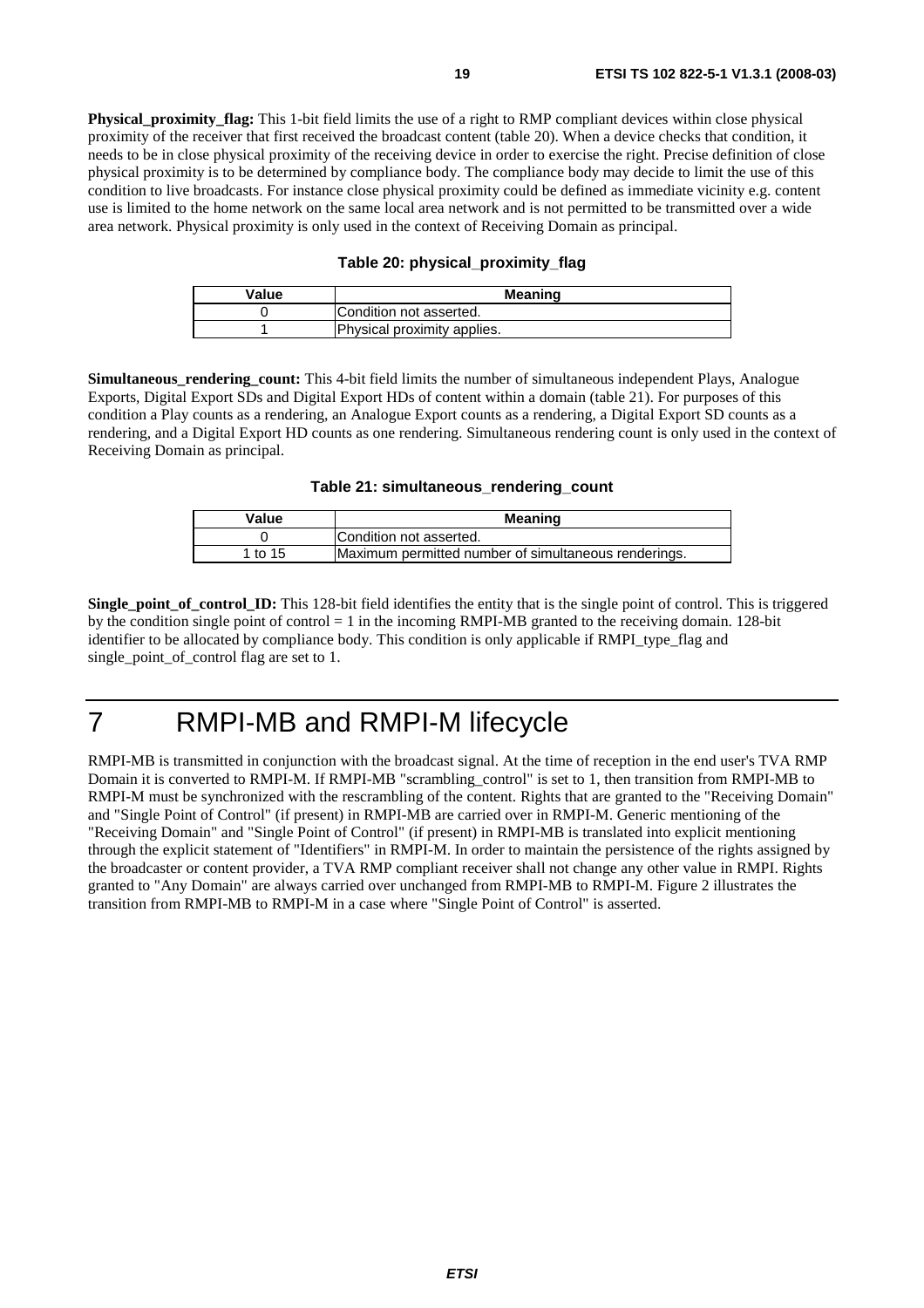| RMPI-MB                                         | <b>RMPI-M</b>                                     |
|-------------------------------------------------|---------------------------------------------------|
|                                                 |                                                   |
| <b>Ancillary RMPI</b>                           | <b>Ancillary RMPI</b>                             |
| RMPI type $flag = 0$                            | RMPI type $flag = 1$                              |
| Version of RMPI                                 | Version of RMPI                                   |
| Origin of RMPI                                  | Origin of RMPI                                    |
| Scrambling_control                              | Scrambling_control                                |
| Cipher                                          | Cipher                                            |
| <b>Extend Rights</b>                            | <b>Extend Rights</b>                              |
| Extend rights flag                              | Extend rights flag                                |
| Security_level                                  | Security_level                                    |
| Source_of_additional_rights                     | Source_of_additional_rights                       |
| <b>Grant to Receiving Domain</b>                | <b>Grant to Receiving Domain</b>                  |
| Domain $ID = not applicable$                    | Domain_ID= Receiving Domain ID<br>→               |
| Play Right flag                                 | Play Right flag                                   |
| Analogue_export_right_flag                      | Analogue_export_right_flag                        |
| Digital export SD right flag                    | Digital export SD right flag                      |
| Digital_export_HD_right_flag<br>Buffer_duration | Digital_export_HD_right_flag<br>Buffer_duration   |
| Security level                                  | Security level                                    |
| Time_window_start_date                          | Time_window_start_date                            |
| Time window end date                            | Time window end date                              |
| Geographic_control                              | Geographic_control                                |
| Analogue_export_signalling                      | Analogue_export_signalling                        |
| Analogue_SD_control                             | Analogue_SD_control                               |
| SD_digital_export_control                       | SD_digital_export_control                         |
| HD digital export control                       | HD digital export control                         |
| Single_point_of_control_flag                    | Single_point_of_control_flag                      |
| Physical_proximity_flag                         | Physical_proximity_flag                           |
| Simultaneous_rendering_count                    | Simultaneous_rendering_count                      |
| Single point of control $ID = not applicable$   | Single point of control $ID = Device / Entity ID$ |
| <b>Grant to Any Domain</b>                      | Grant to Any Domain                               |
| Play_Right_flag                                 | Play_Right_flag                                   |
| Analogue export right flag                      | Analogue_export_right_flag                        |
| Digital_export_SD_right_flag                    | Digital export SD right flag                      |
| Digital_export_HD_right_flag                    | Digital_export_HD_right_flag                      |
| Buffer duration                                 | Buffer duration                                   |
| Security_level                                  | Security level                                    |
| Time_window_start_date                          | Time_window_start_date                            |
| Time window end date                            | Time_window_end_date                              |
| Geographic_control                              | Geographic_control                                |
| Analogue_export_signalling                      | Analogue_export_signalling                        |
| Analogue_SD_control                             | Analogue_SD_control                               |
| SD_digital_export_control                       | SD_digital_export_control                         |
| HD_digital_export_control                       | HD_digital_export_control                         |

**Figure 2: Transition from RMPI-MB to RMPI-M**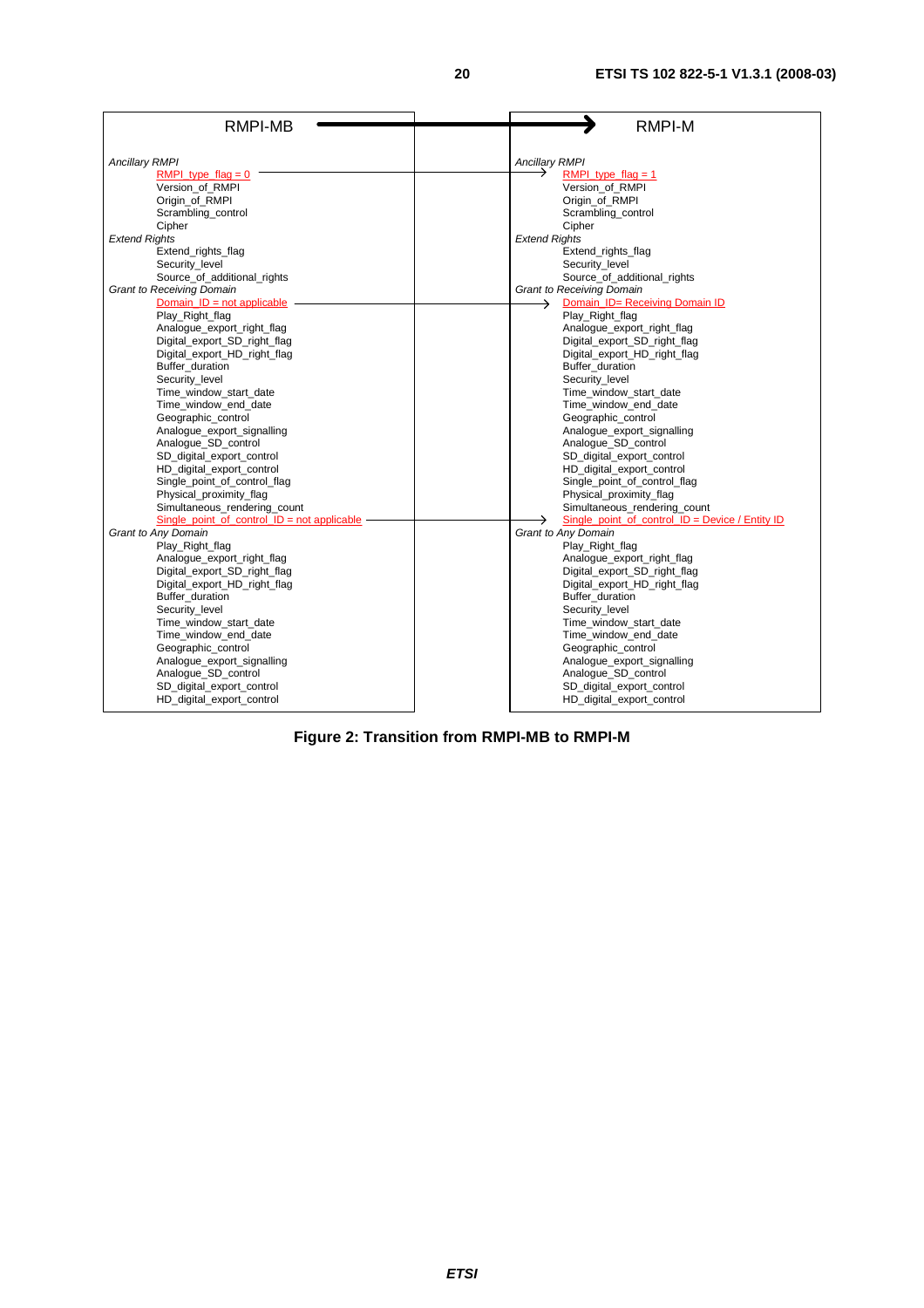## Annex A (informative): XML Expression of RMPI MB and M

## A.1 Cipher Classification Scheme (CipherCS.xml)

```
<?xml version="1.0" encoding="UTF-8"?> 
<ClassificationScheme uri="urn:tva:rmpi:cs:CipherCS:2005"> 
     <!-- ##################################################################### --> 
     <!-- Cipher --> 
     <!--Definition: A series of definitions for possible values of the Cipher element in RMPI 
metadata--> 
     <!-- ##################################################################### --> 
     <Term termID="0"> 
         <Name xml:lang="en">no cipher</Name> 
     </Term> 
     <Term termID="1"> 
         <Name xml:lang="en">AES</Name> 
         <Definition xml:lang="en">FIPS PUB 197: "Specifications for the Advanced Encryption Standard 
(AES)", 26 November 2001</Definition> 
     </Term> 
     <Term termID="2"> 
         <Name xml:lang="en">Camellia</Name> 
         <Definition xml:lang="en">A 128-Bit Block Cipher Suitable for Multiple Platforms", IEITC 
Transactions on Fundamentals of Electronics, Communications and Computer Science, Vol. E85-A, No.1, 
The Institute of Electronics, Information and Communication Engineers, January, 2002. Kazumaro Aoki, 
Tetsuya Ichikawa, Masayuki Kanda, Mitsuru Matsui, Shiho Moriai, Junko Nakajima, and Toshio 
Tokita</Definition> 
     </Term> 
     <Term termID="3"> 
         <Name xml:lang="en">DVB CSA 1</Name> 
         <Definition xml:lang="en">"Digital Video Broadcasting (DVB); Support for use of scrambling 
and Conditional Access (CA) within digital broadcasting systems"; ETSI Technical Report ETR 289,
October 1996</Definition> 
     </Term> 
     <Term termID="4"> 
         <Name xml:lang="en">DVB CSA 2</Name> 
         <Definition xml:lang="en">"Digital Video Broadcasting (DVB); Support for use of scrambling 
and Conditional Access (CA) within digital broadcasting systems"; ETSI Technical Report ETR 289,
October 1996</Definition> 
     </Term> 
     <Term termID="5"> 
         <Name xml:lang="en">3DES</Name> 
         <Definition xml:lang="en">FIPS PUB 46-3: "Data Encryption Standard", 25 October 
1999</Definition> 
     </Term> 
     <Term termID="6"> 
         <Name xml:lang="en">M2</Name> 
         <Definition xml:lang="en">Multi-2 encryption algorithm</Definition> 
     </Term> 
     <Term termID="7"> 
        <Name xml:lang="en">out of RMP control</Name> 
     </Term> 
</ClassificationScheme>
```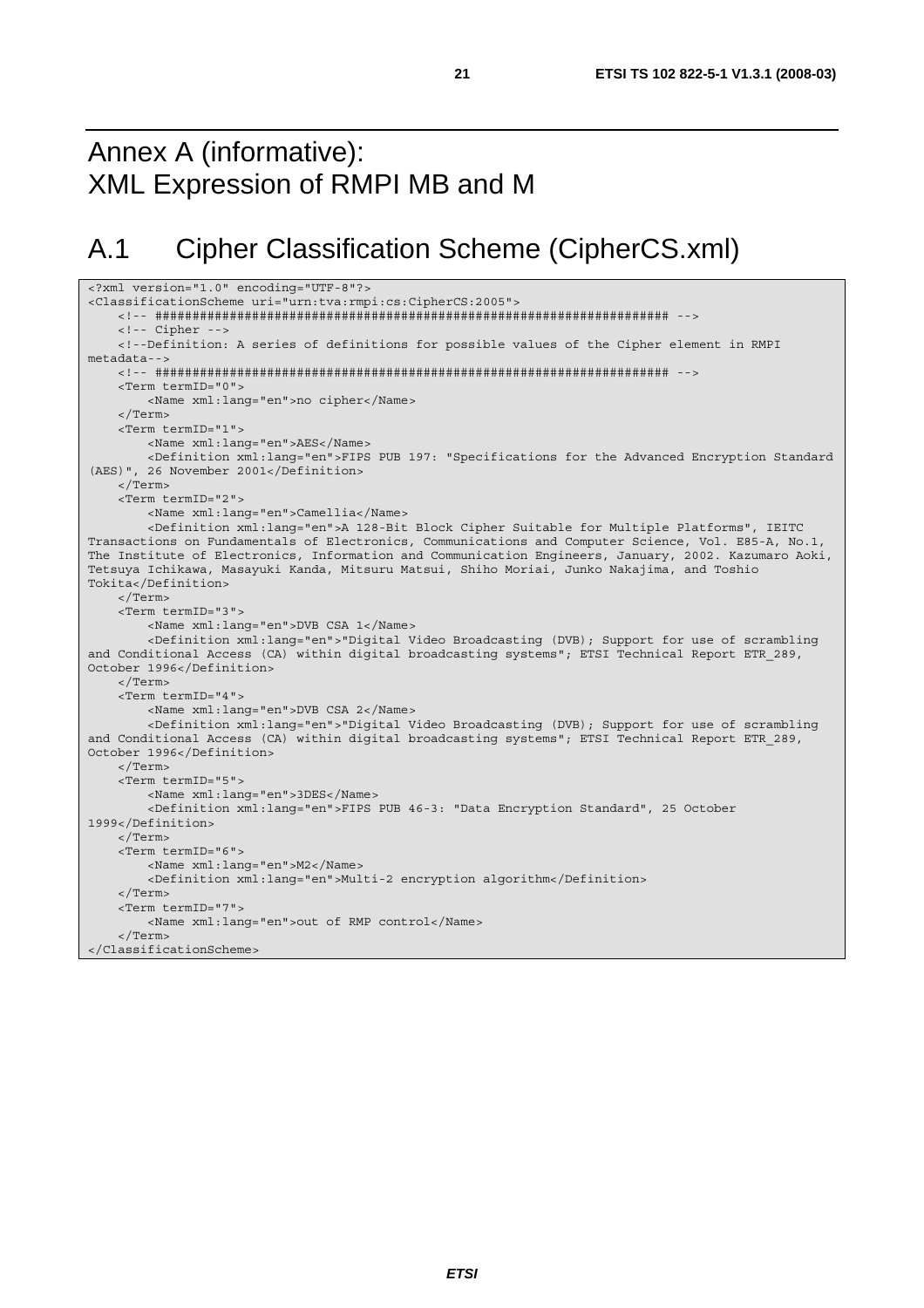## A.2 RMPI Scheme (tva\_rmpi\_5-1\_v131.xsd)

```
<?xml version="1.0" encoding="UTF-8"?> 
<schema targetNamespace="urn:tva:rmpi:2007" xmlns:rmpi="urn:tva:rmpi:2007" 
xmlns:tva="urn:tva:metadata:2007" xmlns:mpeg7="urn:tva:mpeg7:2005" 
xmlns="http://www.w3.org/2001/XMLSchema" elementFormDefault="qualified" 
attributeFormDefault="unqualified"> 
     <import namespace="urn:tva:metadata:2007" schemaLocation="tva_metadata_3-1_v141.xsd"/> 
     <import namespace="urn:tva:mpeg7:2005" schemaLocation="tva_mpeg7.xsd"/> 
     <annotation> 
          <documentation>TV-Anytime Forum (TVAF) Rights Management and Protection Information 
(RMPI)</documentation> 
     </annotation> 
    \tanh\arctan <documentation xml:lang="en">This schema consists of datatypes that are normatively defined 
in ETSI TS 102 822-5-1 v1.3.1 (2007-06)</documentation> 
     </annotation> 
     <complexType name="RMPI-MBAndMType"> 
         <sequence> 
             <element name="AncillaryRMPI" type="rmpi:AncillaryRMPIType"/> 
              <element name="ExtendRights" type="rmpi:ExtendRightsType"/> 
              <element name="ReceivingDomainRights" type="rmpi:ReceivingDomainRightsType"/> 
             <element name="AnyDomainRights" type="rmpi:AnyDomainRightsType"/> 
         </sequence> 
     </complexType> 
     <complexType name="ExtendRightsType"> 
         <sequence> 
             <choice> 
                  <sequence> 
                      <element name="ExtendRightsFlagGranted" type="rmpi:GrantedType"/> 
                      <element name="SecurityLevel" type="rmpi:SecurityLevelType"/> 
                      <element name="SourceOfAdditionalRights" type="string"/> 
                  </sequence> 
                  <element name="ExtendRightsFlagNotGranted" type="rmpi:NotGrantedType"/> 
             </choice> 
         </sequence> 
     </complexType> 
     <simpleType name="SecurityLevelType"> 
         <restriction base="string"> 
             <enumeration value="level 0"/> 
              <enumeration value="level 1"/> 
             <enumeration value="level 2"/> 
             <enumeration value="level 3"/> 
         </restriction> 
     </simpleType> 
     <simpleType name="GrantedNotGrantedType"> 
         <restriction base="string"> 
             <enumeration value="granted"/> 
             <enumeration value="not granted"/> 
         </restriction> 
     </simpleType> 
     <simpleType name="GrantedType"> 
         <restriction base="string"> 
             <enumeration value="granted"/> 
         </restriction> 
     </simpleType> 
     <simpleType name="NotGrantedType"> 
         <restriction base="string"> 
             <enumeration value="not granted"/> 
         </restriction> 
     </simpleType> 
     <complexType name="BasicSetOfRightsType" abstract="true"> 
         <sequence> 
             <element name="PlayRightFlag" type="rmpi:GrantedNotGrantedType"/> 
              <element name="AnalogueExportRight" type="rmpi:AnalogueExportRightType"/> 
              <element name="DigitalExportSDRight" type="rmpi:DigitalExportRightType"/> 
             <element name="DigitalExportHDRight" type="rmpi:DigitalExportRightType"/> 
              <element name="SecurityLevel" type="rmpi:SecurityLevelType"/> 
             <choice minOccurs="0"> 
                  <element name="BufferDuration" type="rmpi:BufferDurationType"/> 
                  <element name="TimeWindow" type="rmpi:TimeWindowType"/> 
              </choice> 
              <element name="GeographicalControl" type="string"/> 
         </sequence>
```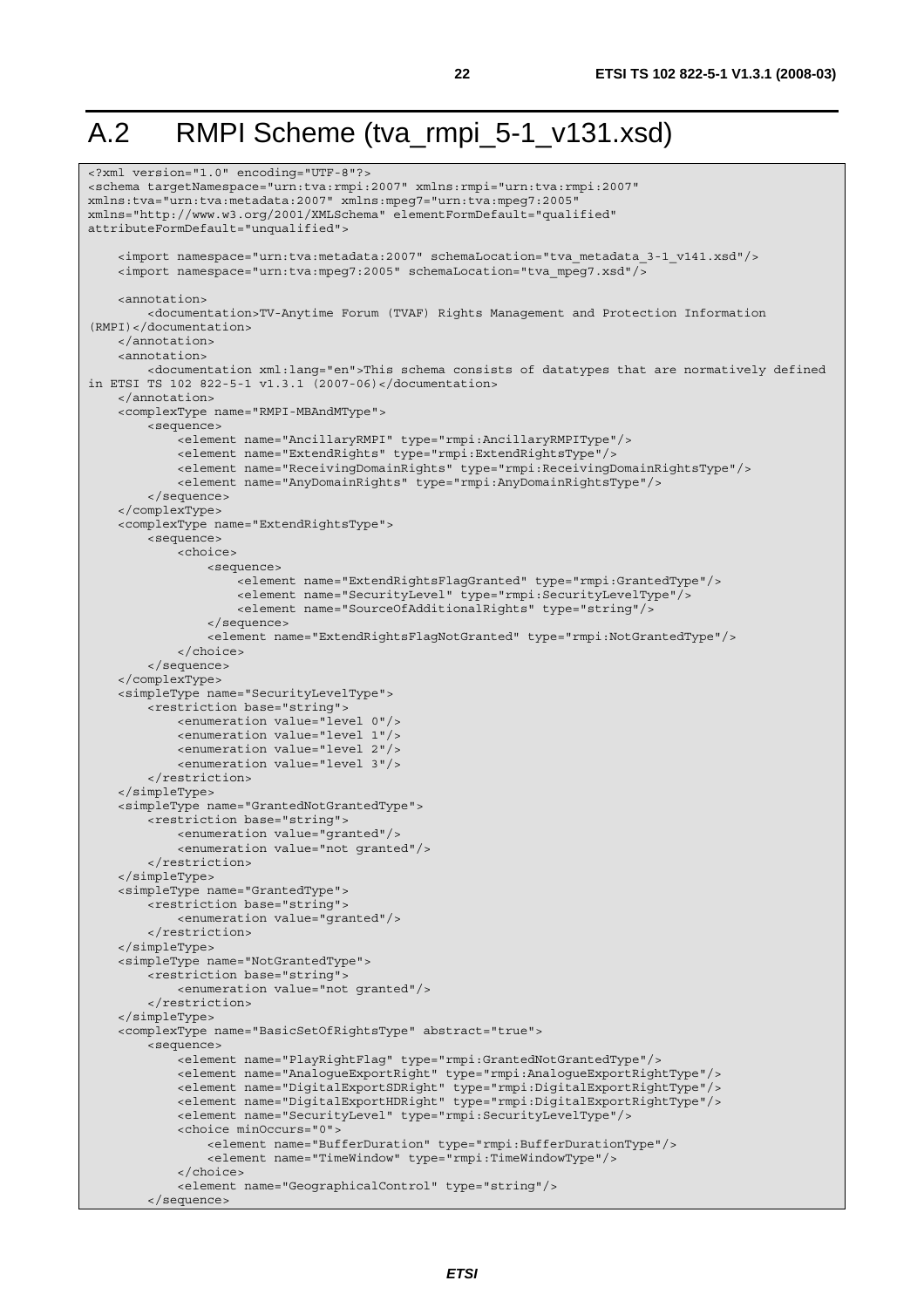</complexType> <complexType name="AnalogueExportRightType"> <sequence> <choice> <element name="AnalogueExportRightFlagNotGranted" type="rmpi:NotGrantedType"/> <sequence> -<br><element name="AnaloqueExportRightFlagGranted" type="rmpi:GrantedType"/> <element name="AnalogueExportSignalling" type="rmpi:AnalogueExportSignallingType" minOccurs="0"/> <element name="AnalogueExportSDControl" type="rmpi:ControlType" minOccurs="0"/> </sequence> </choice> </sequence> </complexType> <simpleType name="ControlType"> <restriction base="string"> <enumeration value="controlled"/> </restriction> </simpleType> <simpleType name="AnalogueExportSignallingType"> <restriction base="string"> <enumeration value="immediate viewing"/> <enumeration value="storage bound"/> </restriction> </simpleType> <complexType name="DigitalExportRightType"> <sequence> <choice> <element name="DigitalExportRightFlagNotGranted" type="rmpi:NotGrantedType"/> <sequence> <element name="DigitalExportRightFlagGranted" type="rmpi:GrantedType"/> <element name="DigitalExportControl" type="rmpi:DigitalExportControlType" minOccurs="0"/> </sequence> </choice> </sequence> </complexType> <simpleType name="DigitalExportControlType"> <restriction base="string"> <enumeration value="immediate viewing"/> <enumeration value="storage bound"/> <enumeration value="RMP trusted"/> </restriction> </simpleType> <simpleType name="BufferDurationType"> <restriction base="string"> <enumeration value="immediate viewing"/> <enumeration value="buffered viewing"/> </restriction> </simpleType> <complexType name="TimeWindowType"> <sequence> <element name="StartDate" type="rmpi:TVATimeType" minOccurs="0"/> <element name="EndDate" type="rmpi:TVATimeType" minOccurs="0"/> </sequence> </complexType> <complexType name="TVATimeType"> <sequence> <element name="TimePoint" type="mpeg7:timePointType"/> <element name="Duration" type="mpeg7:durationType" minOccurs="0"/> </sequence> </complexType> <complexType name="ReceivingDomainRightsType"> <complexContent> <extension base="rmpi:BasicSetOfRightsType"> <sequence> <element name="SinglePointOfControl" type="rmpi:SinglePointOfControlType" minOccurs="0"/> <element name="PhysicalProximityFlag" type="rmpi:ControlType" minOccurs="0"/> <element name="SimultaneousRendering" type="rmpi:SimultaneousRenderingType" minOccurs="0"/> <element name="DomainId" type="string" minOccurs="0"/> </sequence>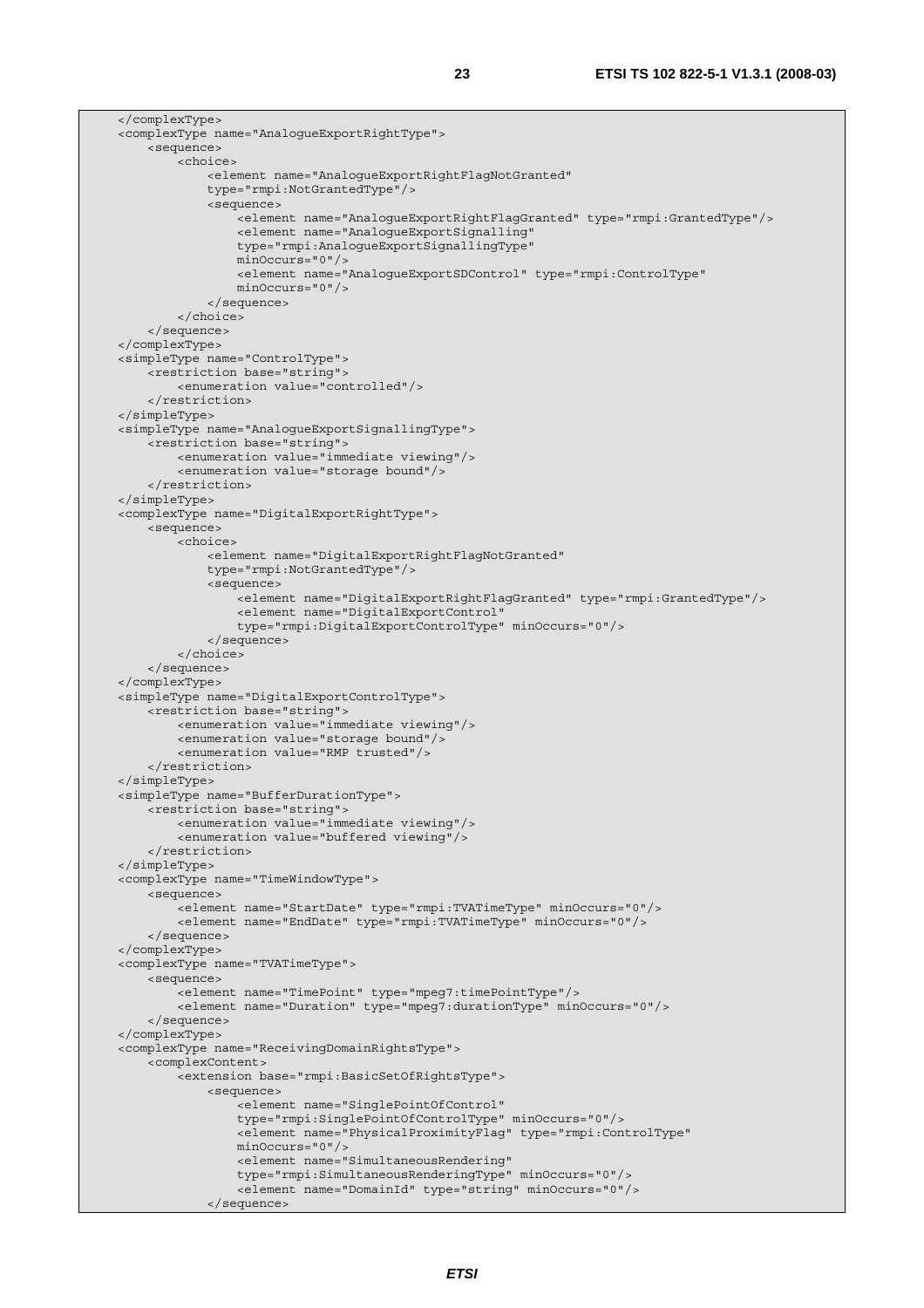```
 </extension> 
     </complexContent> 
 </complexType> 
 <complexType name="AnyDomainRightsType"> 
     <complexContent> 
         <extension base="rmpi:BasicSetOfRightsType"/> 
     </complexContent> 
 </complexType> 
 <complexType name="SinglePointOfControlType"> 
     <sequence> 
         <element name="SinglePointOfControlFlag" type="rmpi:ControlType"/> 
         <element name="SinglePointOfControlId" type="string" minOccurs="0"/> 
     </sequence> 
 </complexType> 
 <complexType name="SimultaneousRenderingType"> 
     <sequence> 
         <element name="SimultaneousRenderingFlag" type="rmpi:ControlType"/> 
         <element name="SimultaneousRenderingCount" 
         type="rmpi:SimultaneousRenderingCountType"/> 
     </sequence> 
 </complexType> 
 <simpleType name="SimultaneousRenderingCountType"> 
     <restriction base="integer"> 
         <minInclusive value="1"/> 
         <maxInclusive value="15"/> 
     </restriction> 
 </simpleType> 
 <complexType name="AncillaryRMPIType"> 
     <sequence> 
         <element name="RMPITypeFlag" type="rmpi:RMITypeFlagType"/> 
         <element name="VersionOfRMPI" type="string"/> 
         <element name="OriginOfRMPI" type="string"/> 
         <element name="Cipher" type="tva:ControlledTermType"/> 
         <choice> 
              <element name="MBScramblingControl" type="rmpi:MBScramblingControlType"/> 
              <element name="MScramblingControl" type="rmpi:MScramblingControlType"/> 
         </choice> 
     </sequence> 
 </complexType> 
 <simpleType name="RMITypeFlagType"> 
    <restriction base="string"
         <enumeration value="RMPI-MB"/> 
         <enumeration value="RMPI-M"/> 
     </restriction> 
 </simpleType> 
 <simpleType name="MBScramblingControlType"> 
     <restriction base="string"> 
         <enumeration value="maintain"/> 
         <enumeration value="change"/> 
     </restriction> 
 </simpleType> 
 <simpleType name="MScramblingControlType"> 
     <restriction base="string"> 
         <enumeration value="maintained"/> 
         <enumeration value="changed"/> 
     </restriction> 
 </simpleType>
```

```
</schema>
```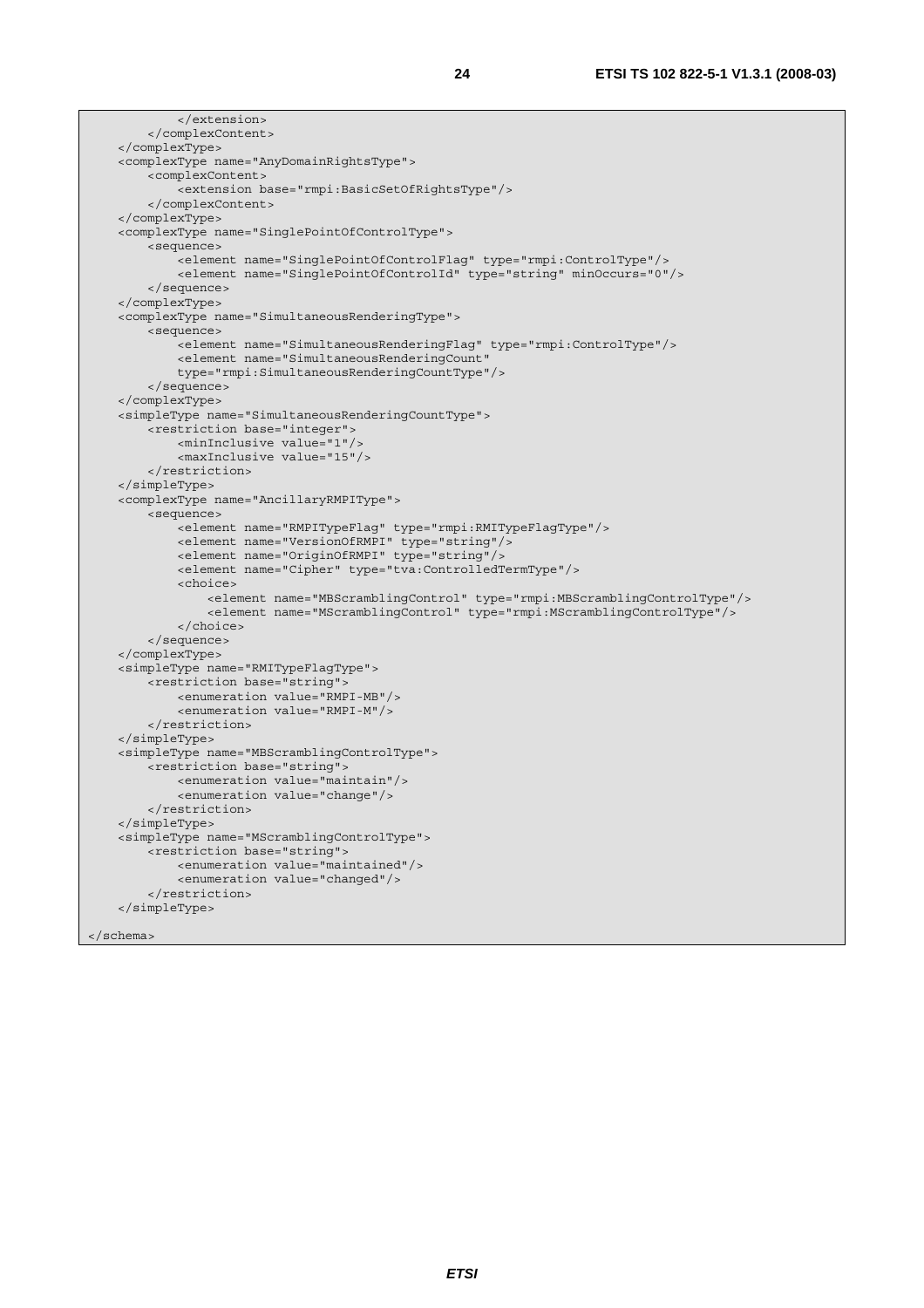## Annex B (informative): *TV-Anytime* RMPI Schemas

The *TV-Anytime* RMPI metadata schema listed in the present document has been aggregated into an archive ts\_1028220501v010301p0.zip, attached to the present document, which contains the following files:

- "CipherCS.xml";
- $\bullet$  "tva\_rmpi\_5-1\_v131.xsd".

The RMPI metadata schema imports other files that need to be present in order to be valid:

- "tva\_mpeg7.xsd" that is available in archive ts  $1028220301v010401p0$  accompanying TS 102 822-3-1 [3];
- "tva\_metadata\_ 3-1\_v141.xsd" that is available in archive ts\_1028220301v010401p0 accompanying TS 102 822-3-1 [3];
- "xml.xsd" that is available in archive ts\_1028220301v010401p0 accompanying TS 102 822-3-1 [3].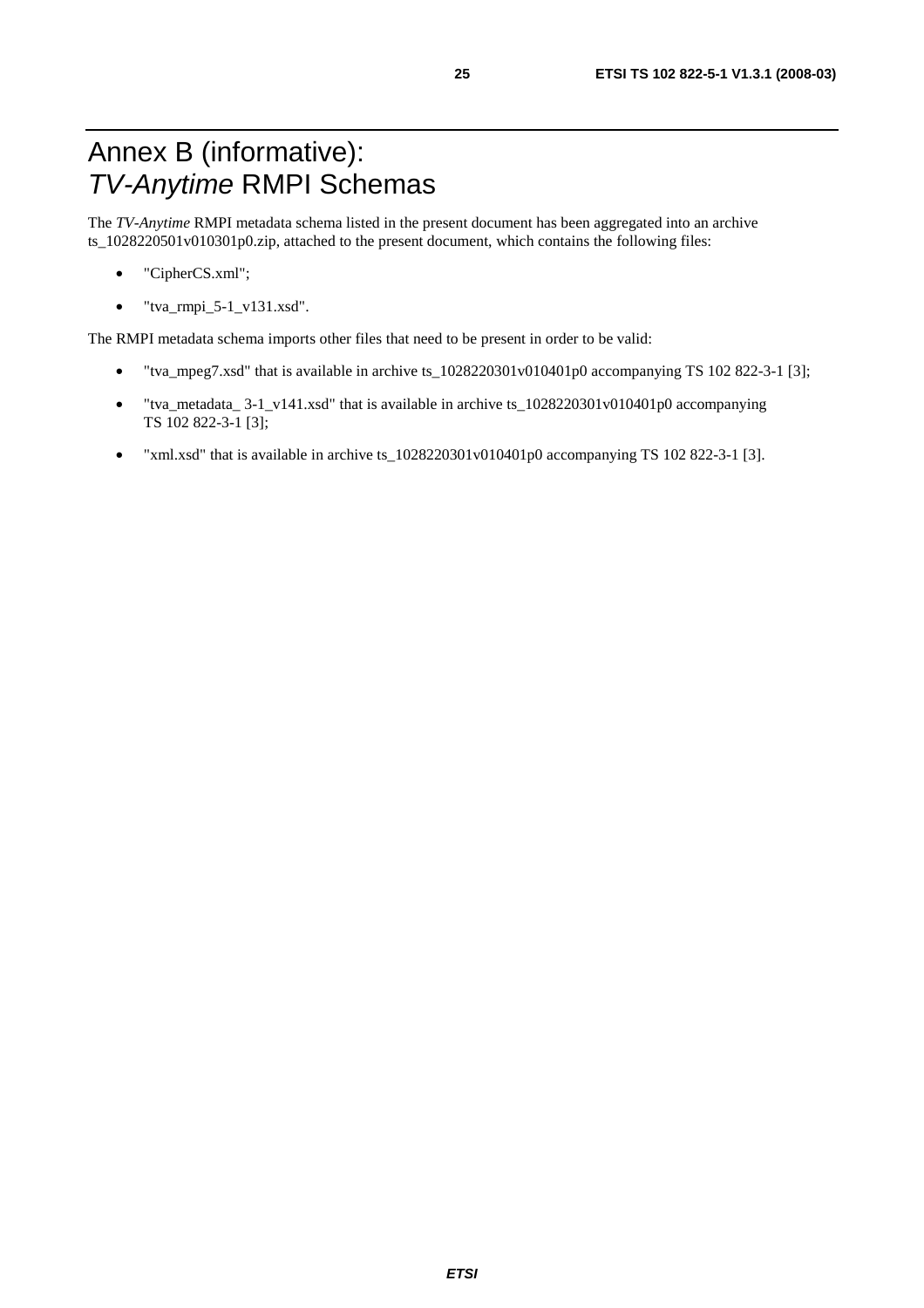• 3DES: FIPS PUB 46-3: "Data Encryption Standard", 25 October 1999.

NOTE: Available at<http://csrc.nist.gov/publications/fips/fips46-3/fips46-3.pdf>.

• AES: FIPS PUB 197: "Specifications for the Advanced Encryption Standard (AES)", 26 November 2001.

NOTE: Available at [http://csrc.nist.gov/publications/fips/fips197/fips-197.pdf.](http://csrc.nist.gov/publications/fips/fips197/fips-197.pdf)

• "Camellia: A 128-Bit Block Cipher Suitable for Multiple Platforms", IEITC Transactions on Fundamentals of Electronics, Communications and Computer Science, Vol. E85-A, No.1, The Institute of Electronics, Information and Communication Engineers, January, 2002. Kazumaro Aoki, Tetsuya Ichikawa, Masayuki Kanda, Mitsuru Matsui, Shiho Moriai, Junko Nakajima, and Toshio Tokita.

NOTE: Available at [http://info.isl.ntt.co.jp/crypt/eng/camellia/index.html.](http://info.isl.ntt.co.jp/crypt/eng/camellia/index.html)

• ETSI ETR 289: "Digital Video Broadcasting (DVB); Support for use of scrambling and Conditional Access (CA) within digital broadcasting systems".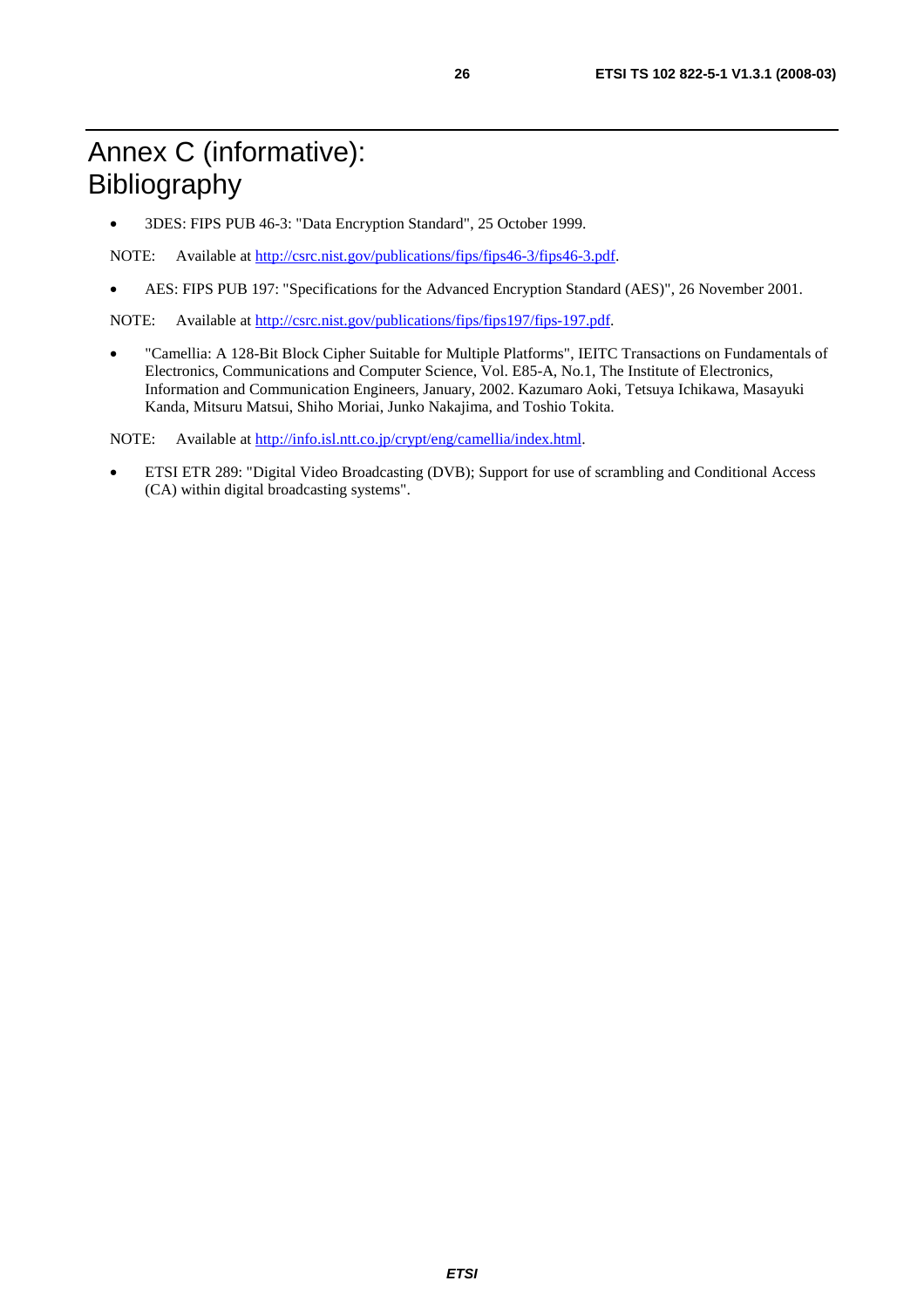## List of figures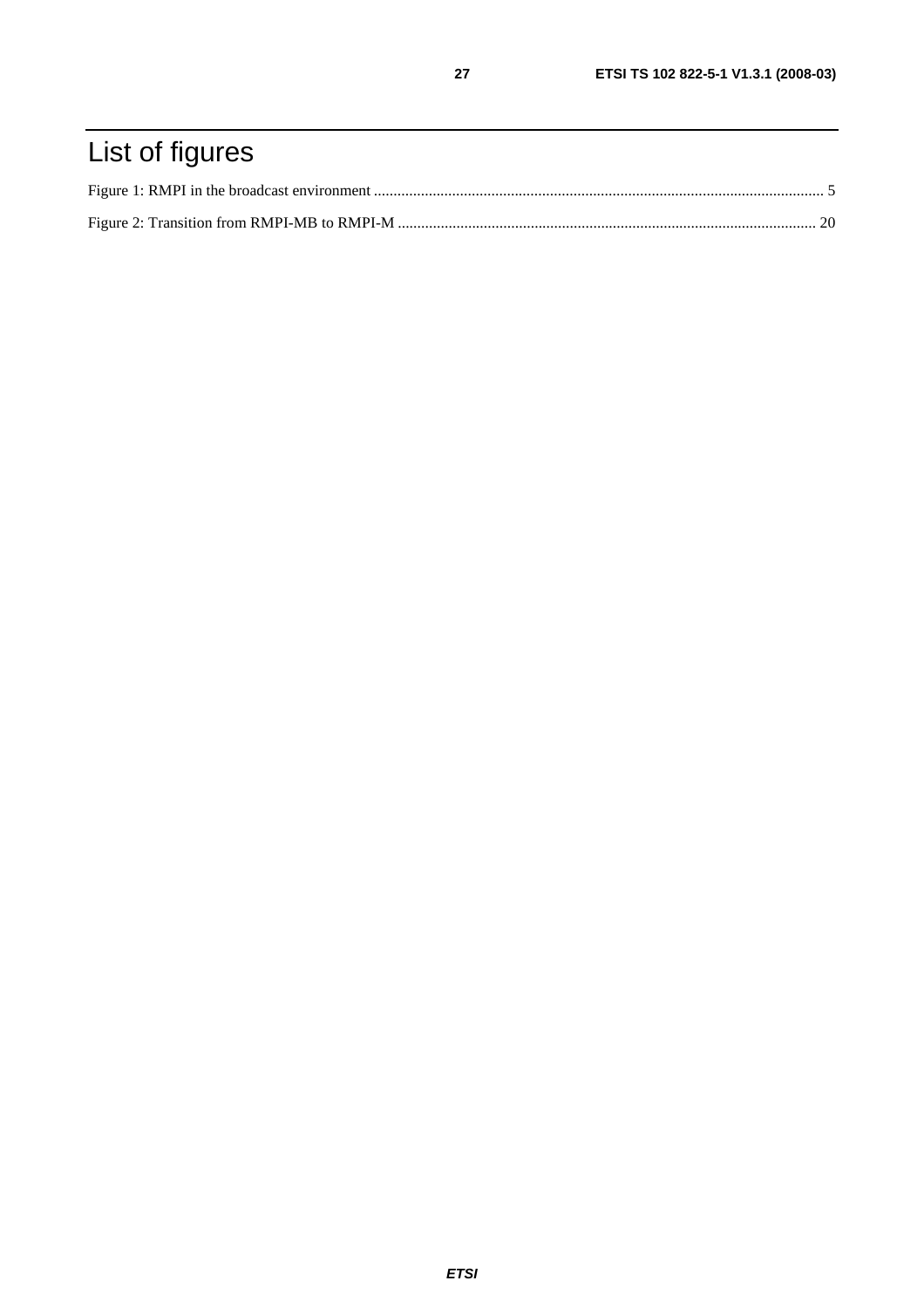## List of tables